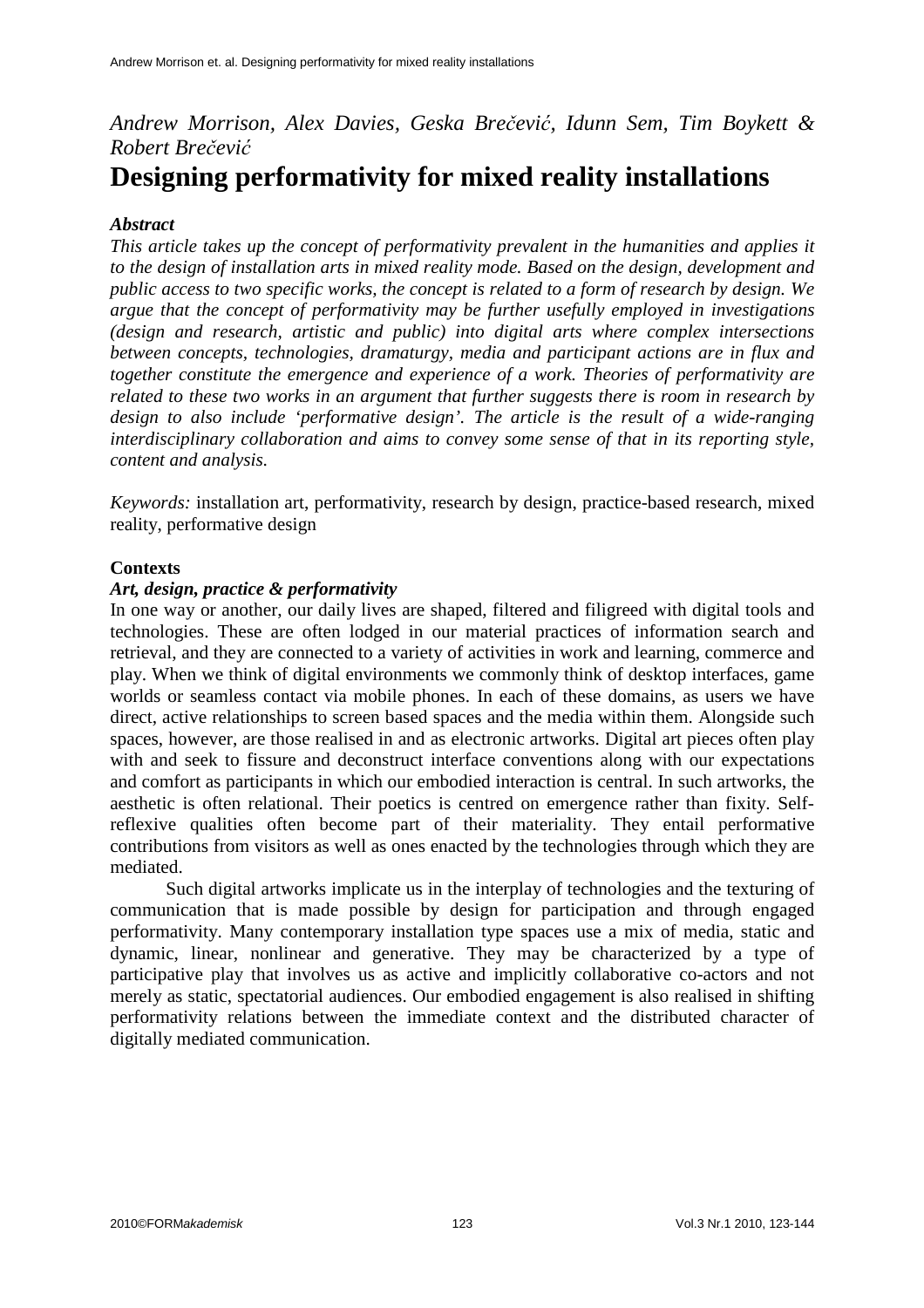

Figures 1 & 2: (Above) Dislocation – on site in the construction of a multi-layered space for audience engagement. (Below) Unreal Installation - practical work in connecting media and the set's actor testing the mediated system.

Rarely do we encounter design-oriented analyses of embodied interaction such as is characteristic of our engagement with the mix of physical location and the unfolding of live and stored digital mediations. It is rare to find critical accounts of the design considerations in realizing mixed reality (MR) art works and their combinatorial practices of creative construction together with the design based shaping of potential for participant expression and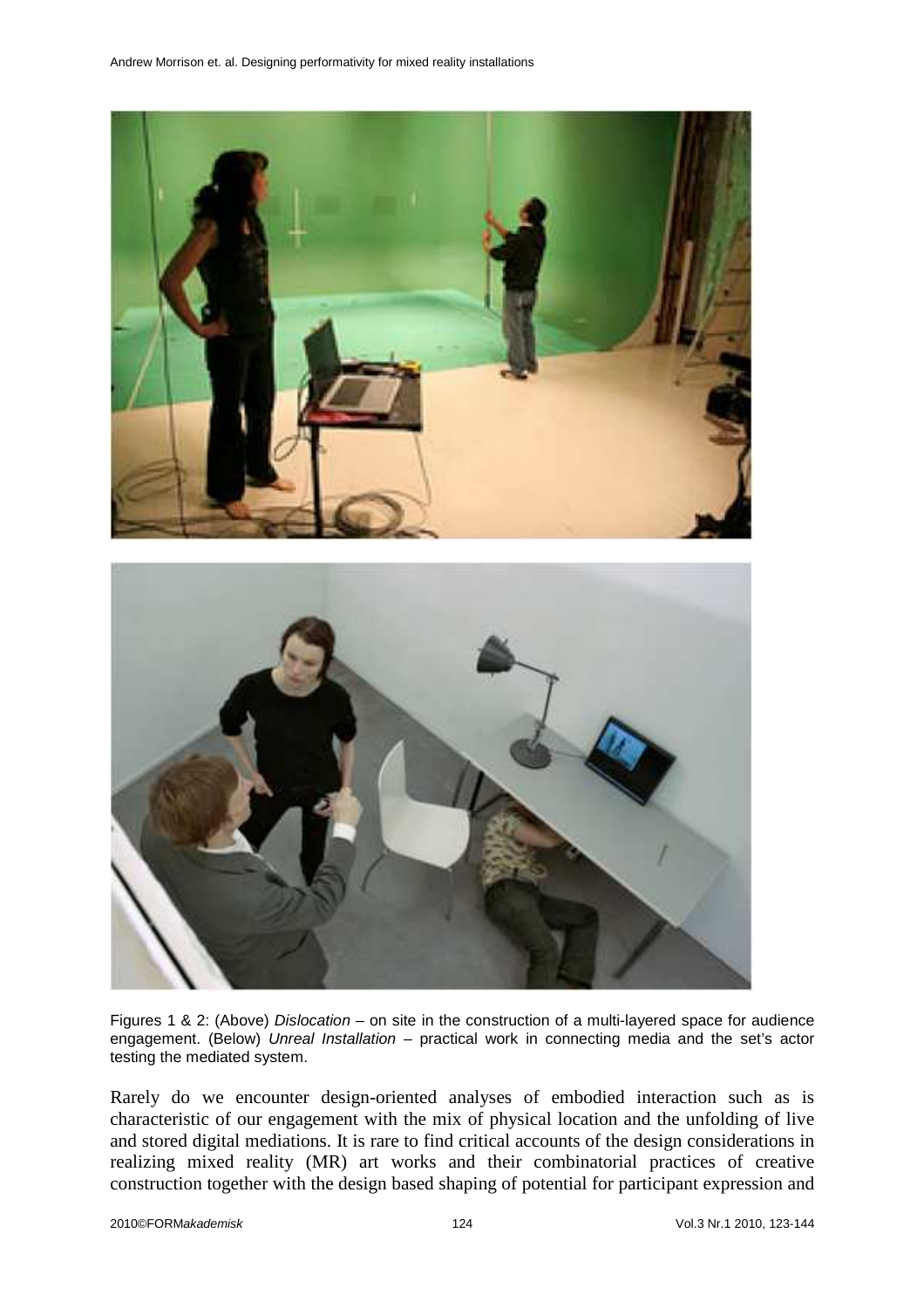affect. These design perspectives may be seen in respect to the concept of the performative. Broadly, the performative refers to acts of 'speaking' or utterances. These utterances constitute not just events and actions. They also are to do with also effects that are located in their enactment in and of themselves, materially, discursively and affectively (Bolt 2008). In the context of MR arts, such acts and effects may be cast in different and varying communicative modes, such as movement or vision, and not only speech.

Designing for performativity refers to shaping of affordances and potentials for action by participants within constructed environments. In MR arts, the results and effects of this design are realized by participants' engaged expression. Designing for performativity therefore has to prepare potential actions, promote ones that motivate engagement and leave space for participants' own generation of activity. This is a complex interdisciplinary design task. It demands a mix of the directed and the open-ended, maintaining some measure of artistic identity while at the same time encouraging gallery goers to shift between offered perspectives and the generation of their own exploratory processes. It is the sum and difference of these through which the choreography of the live and mediatised, immediate and remote, current and given may be realized in MR works.

## *Outline*

This article is an essayistic 'disclosure of design' by a mix of artists, designers and researchers of mixed reality installation arts. It refers to two distinct works that shape experimental spaces for designing for performativity and embodied engagement. The article is co-authored by two researchers who were not part of the internal art production process. Such a disclosure has two interconnected parts. On the one hand, the concept of performativity helps us understand and account for the design demands and processes in developing MR art installations. On the other hand, in the practices of designing MR installations informs and moulds our notions of performativity and its application within practice-based research.

We do this with reference to theoretical framings of practice-based inquiry and in so doing connect to design research. To address these issues, we go behind the screens and surfaces of two mixed reality installation works (see Figures 1  $\&$  2) and engage in a multiauthored meta-reflection. This is carried out with reference to Schön's notions of both reflection in action and reflection on action (Schön 1983, 1987) in an experimental digital arts context. Here we heed the advice given by Koskinen (2009: 16) when he observes that "Practice needs to be broken down and understood as experimental work, which typically has a conceptual basis, yet is ultimately observable and reportable."

How then might practice-based inquiry expose its inner processes and developmental character without simply engaging in navel gazing? At the same time, how do we recognize and critically interrogate our various art, design and research perspectives and practices and relate these to one another to better understand the experimental, conceptual and emergent character of MR installation arts?

The two works have already been constructed and exhibited. Analytically, however, they remain to be more fully articulated as instances of conceptual and technological design and art making. We relate the 'inside' of the design and development process to the core concept of performativity. We draw together several theories on performativity and extend these to MR works. We take up the challenge outlined by Hasseman (2006) and elaborated by Bolt (2008) to investigate what it means to research in a performative paradigm, one that relates art with design and practice with analysis, that is part of a wider collaborative art and research project. $<sup>1</sup>$ </sup>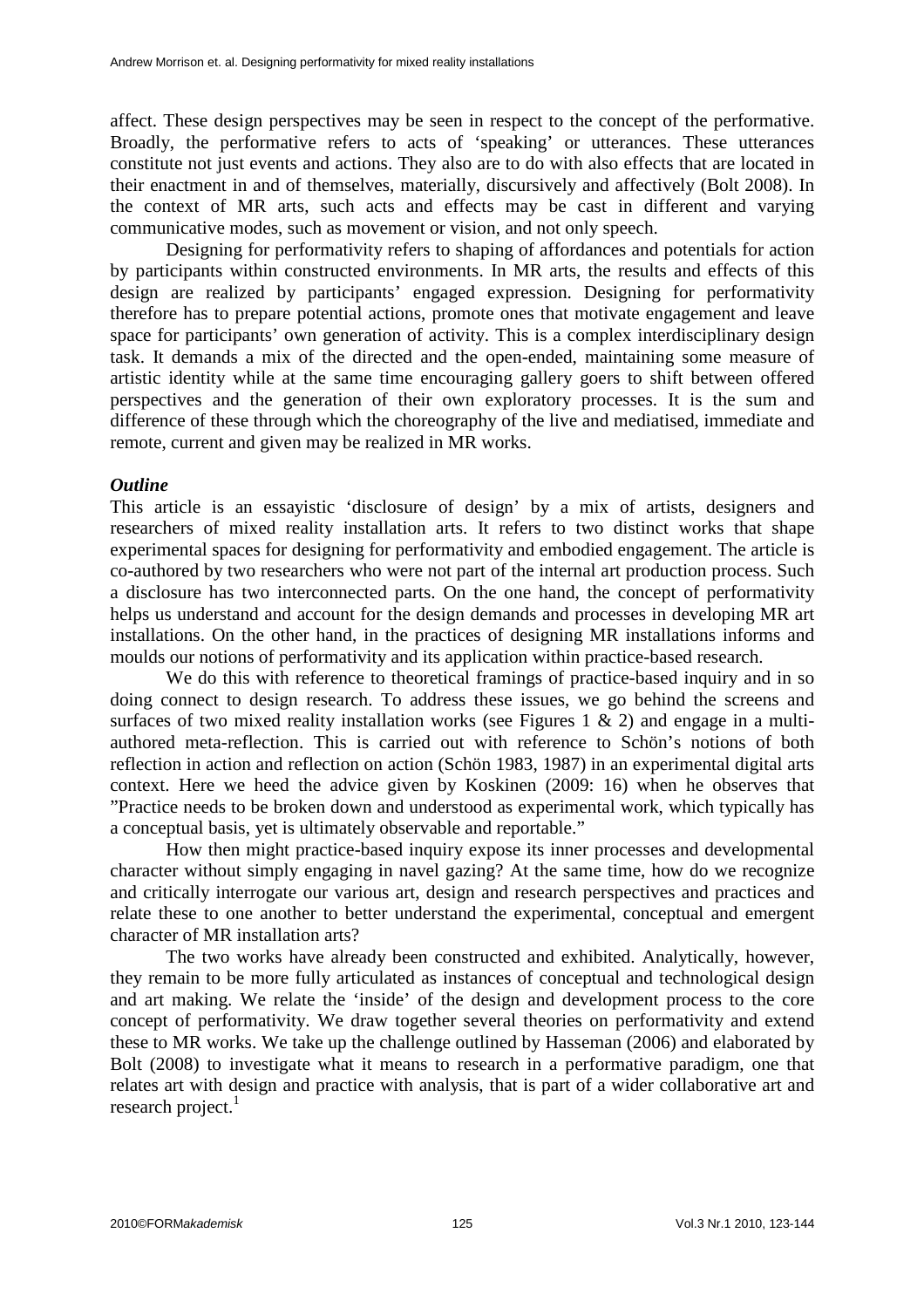# **Two works**

# *Dislocation*

*Dislocation* is a gallery based installation in which visual and auditory displays combined with audience locational data create the impression that realistic virtual characters inhabit the same physical space as the audience. $<sup>2</sup>$ </sup>



Figure 3: Dislocation: Installation view with audience Interaction, F.A.C.T, U.K. 2006

Four screens are inset in the front of a room measuring 8x4 metres. Centred at the rear of the room is a camera that transmits a live video feed of the room to the screens. Additionally, eight speakers surround the room to provide spatial audio content. When looking into the screens, the audience members see themselves from the camera perspective at the rear (see Figure 3). Depending on the location of the audience members, pre-recorded video avatars are composited live within the mediated video space, giving the impression that these characters are co-inhabiting the physical exhibition space. The MR experience is outlined by Muller (2005) when she writes:

It takes a moment to realise that what you can see is your own back, and those of your neighbours peering at the adjacent monitors. The screen flickers slightly, as if there is a minor disruption in transmission, and someone else enters the gallery, nearer to the camera, talking on a mobile phone. The sense of their presence behind you is spine-tinglingly palpable, as is the illicit feeling that you are eavesdropping on their conversation.

Within this framework, approximately 120 different scenarios are presented ranging from banal everyday occurrences, such as a gallery-goer talking on a mobile phone, to extreme encounters, such as an attack dog being led into the space. These scenarios are presented randomly so that audience members can remain in the installation space for an indefinite period and experience not one but multiple MR encounters.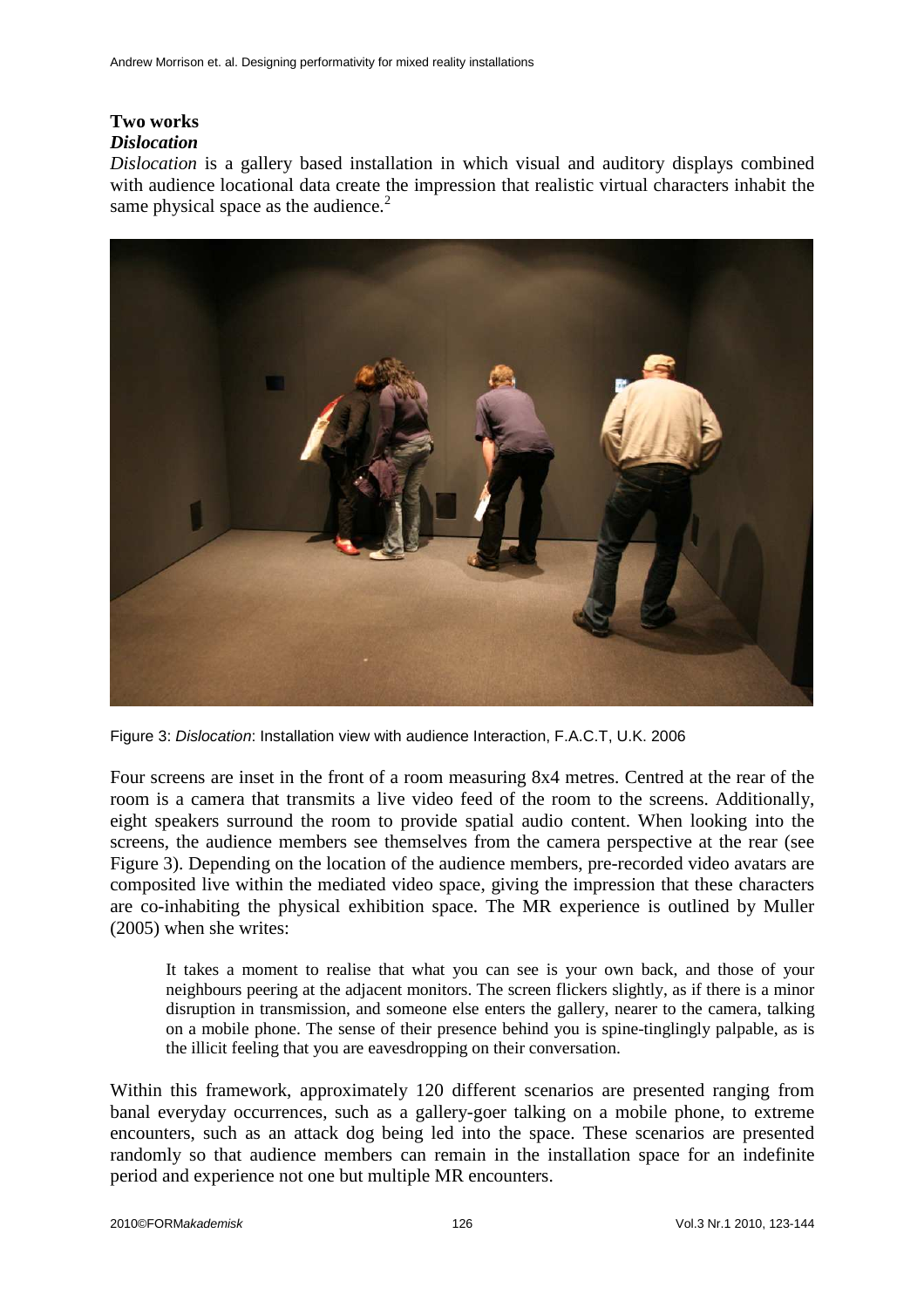Spatialised audio complements the visual MR space. As a virtual character can be seen walking across the room behind the audience, their footsteps shift across the room in unison. The boundaries between physical reality and virtuality blur further as the installation caters for multiple audience members simultaneously. Due to this co-habitation, the real and virtual begin to flip whereby the audience on occasion, after viewing several virtual characters inhabiting the space, subsequently perceive a real audience member entering the installation as yet another virtual character in what Timmins and Lombard (2005) describe as inverse presence, that of the illusion of reality appearing mediated.

#### *Unreality Installation*

The motivation behind the *Unreality Installation* was to experiment with the notion and realisation of mimetic desire, inspired by the work of René Girard (e.g. 1994), within a MR work.<sup>3</sup> In terms of the performative, the intention was to offer audiences an experience of sensing and wanting mimesis for themselves within a single site installation. This would be an environment that would make the isomorphism of wanted and given desire explicit, yet play with expectations in the manner of their materialisation. Designing for performative engagement involved different competencies and creative talents, spanning areas as choreography, acting, set and costume design, video/filmmaking and programming.

The process and materiality of the installation are described in Andersson et al. (2008) and on the *Performing Pictures* website as follows:

Prior to the installation, an office was built in Hammarby Artport, with a desk, a lamp, a chair and a computer screen on the desk. In collaboration with the choreographer, the actor Simon Norrthon took over the space with the thought that a doppelganger existed in a completely identical yet mirrored office on the other side of the wall. This act in the office was recorded in advance. A divided screen was mounted outside the office. The previous recording, now the mirrored-image film which played in a loop, was shown on the right-hand side. That which was taking place in realtime in the real office space was shown on the left-hand side. On opening night Simon Norrthon went into the office to act opposite his previously recorded self. These two versions of Simon were projected on the screen outside the office as well as on the computer screen inside. Simon's act in realtime was displayed with a 3-second delay.



Figure 4: Not quite mirror images. Two instances of an actor on the inside of Unreality Installation (one live, one pre-recorded).

For audiences, this installation offered several linked layers for performative engagement. In exploring the Other in *Unreal Installation*, relations between the dramatic and performative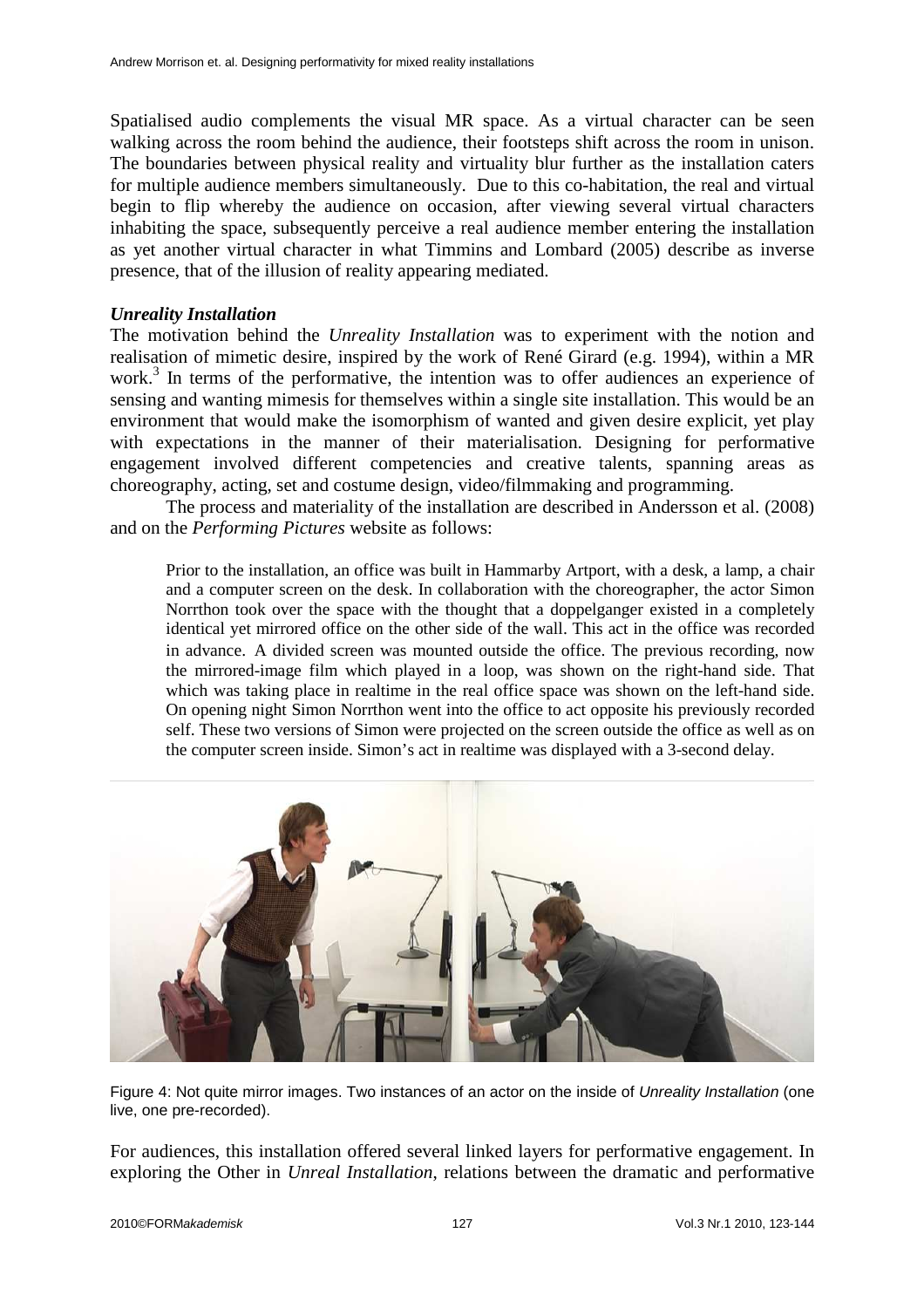were critical. *Unreal Installation* belongs to the field of dramatic arts extended to the performing arts. The 'play' was crafted to create a vivid character, a person on the screen with whom the viewer-performer would sympathise or identify. Observationally, viewing was possible for both the recorded material and that of a live participant on one side of the mirrored office spaces, and this could be extended to the combined screened videos (see Figure 4). Participants could also take an active role inside the installation work in making movements of their own and see these patterned externally in the combined sequences; such patternings could also be taken up as material for new entries into the space. Audiences could thus see and generate these relations of immediacy and record, as well as their interplay.

### **Practice-based inquiry and the creative arts**

### *Changing relations between practice and reflection*

Research by design has been addressed in the creative arts largely through writings on practice-based inquiry (e.g. Sullivan 2005). For artists moving into critical reflections of their practice, this has been a major development in academic discourse conventions and expectations (Biggs 2000, 2006a). This has been particularly the case with respected PhD programmes that demand critical analysis as well as art production (e.g. Scrivener & Chapman 2004). The issue at heart here has been how to convey insights and knowledge that are located in practices of making art and to present, represent and critique them in scholarly discourse (Biggs 2006b).<sup>4</sup> With the advent of digital technologies, this is extended to modes of online research mediation (see this issue Arnall & Martinussen 2010).

Biggs and Büchler (2007) have argued that rigour is needed in practice-based research in order for it to be able to move above and beyond the level of description and presentation to one of well-honed reasoning and analysis that accentuates the ways that knowledge is gleaned from practice and in turn may inform theory (see also Scrivener 2009, Rust 2007). Davenport and Mazalek (2004: 30) provide an important metaview of the relationships of different modes and processes of practice-based inquiry in the techno-arts, the cycle of imagination, implementation, narrative building and analysis that sometimes produces art as well as insight.

In addition to specific practice-oriented doctoral programmes in art, architecture and design and related debates on relations between artistic production and analytical research reflection, a number of key academic publications have also been initiated to make more apparent relations between theory and practice, various forms of knowledge, and the rhetoric of research publication (e.g. Morrison et al. 2010b).<sup>5</sup> Drawing on a number of projects and works, in consultation with their makers as researchers, Rust (2007: online) notes that:

Those who wish to be regarded as researchers - as well as being artists or photographers or designers - must 'own' their research in several important ways. They must declare the subject of their inquiry and their motivation for investigating it. They must demonstrate that they have a good understanding of the context for the work and what has gone before. They must have both methods and methodology and they must set all these things out in ways that the rest of us can recognise and understand, although we need not be prescriptive about the actual means of doing that.

Given these developments in a more critical and contextually framed intersection between art making and reflection on it, and the background of a 'performative turn' in poststructuralist inquiry, Haseman (2006) has gone so far as to argue that we need to conceptualise a performative paradigm suited to creative arts research. This is distinct from qualitative and quantitative paradigms that predominate in research. We discuss this argument and responses to it further below, but first it is to the mixed reality status of much installation arts today that we now turn.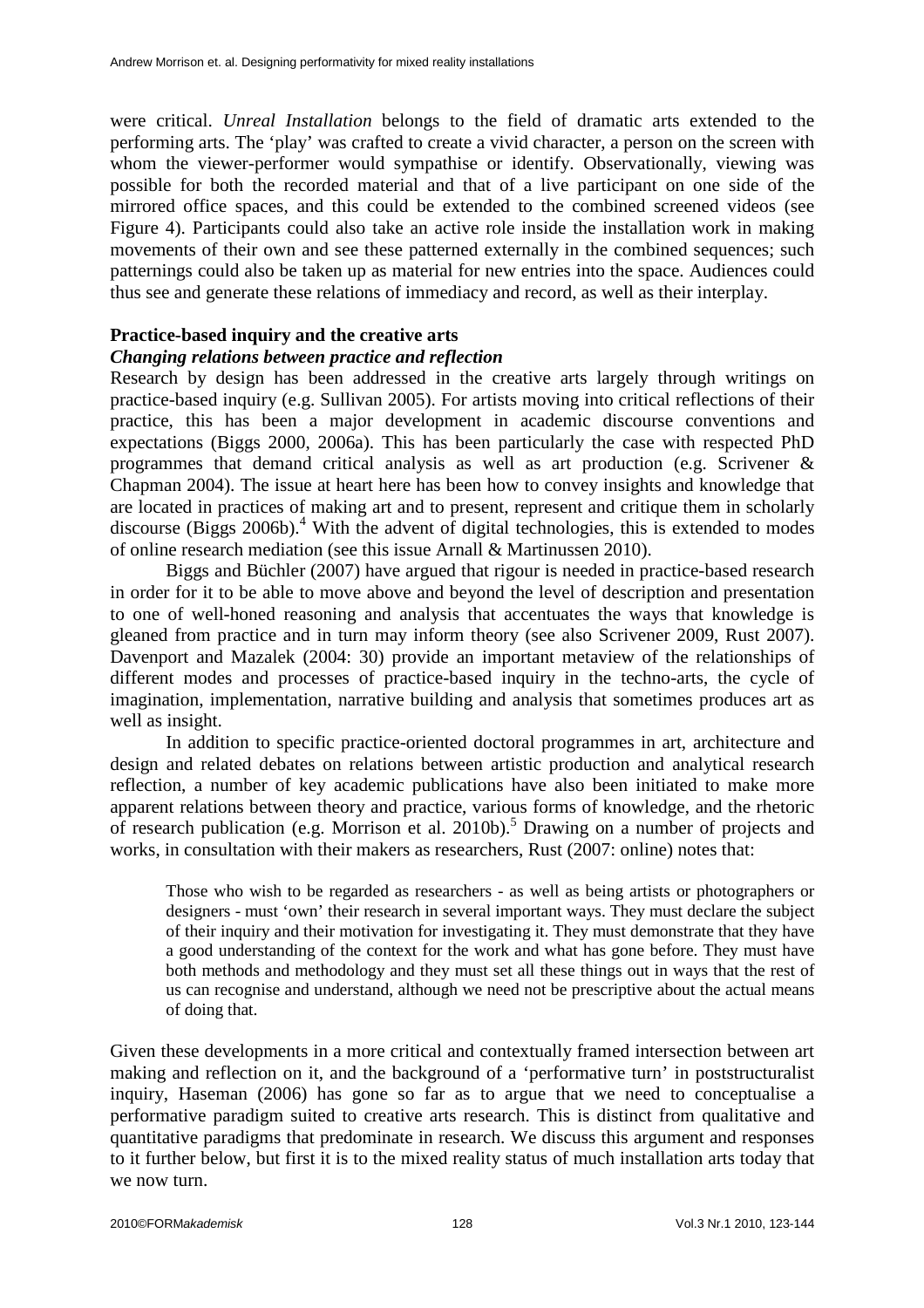### *Complex relations in MR installations*

Many contemporary installation art pieces are characterised by the mix of digital and physical materials. This mixed reality character is further given form through the activities of participants, once static audiences, now moving through the works themselves. The complex of materiality, media and movement, the performative enactment of a work may occur by way of motivated action and random generation. It is precisely this interplay that may be understood with the concept of performativity.

From earlier static sculptural qualities (Bishop 2005) installation artworks have increasingly moved towards deconstructing their own means of mediation and temporal and spatial arrangement, such as experimenting with new materials (Suderburg 2000, De Oliviera 2004, Coulter-Smith 2006, Rowe & Morrison 2009). One of the major ontological shifts in these works has been a move from control and authorial power invested in the work by its creators to the dispersal and divestment of control and authorship to the audience participant as agent.

### *Expanded notions of design*

This perspective is in part a complement to critical design as applied to arts inspired creation. Critical design is often technologically framed (Dunne & Raby 2005) specifically to interrogate and expose our assumptions in both making and encountering the techno-arts. It challenges our engagement and action, conceptually and mediationally, where ambiguity and openness also are important in forging a fit between humans and technology. Incorporating such criticality is important in the design of MR arts with its mix of the 'real' and the 'virtual'.

MR works often ask participants in both the design process and 'exhibition' to engage in a reflexive mode of speculation themselves.<sup>6</sup> Such speculation, stretching both theory and practice in the context of MR arts such needs to also incorporate designing for enactment. This is not merely a matter of referring to existing approaches to participatory design with its important focus on user centred involvement, nor is it to argue for an uncritical immersive affect in embodied interaction (Hansen 2004). Affect is important: we see, feel, and shift in many MR works and they force and invite us to enact these states and senses through our bodies and not only through a visual or scopic distance. Yet affect may also be understood as more than plain sensation in works that are to do with 'making' MR art.

Rather than talk of embodied interaction in which the split between mind and body is banished (Dourish 2001), we prefer to speak of engaged interaction. This is interaction in which participants in digital events and environments are motivated by their communicative purposes and possibilities. These too are an interplay between the given and emerging qualities of the artefacts themselves. A variety of sensorial and perceptual modes of making meaning are entailed in engaged interaction. This approach acknowledges the swing towards experience design (McCarthy & Wright 2004) while at the same time acknowledging research in tangible computing. It is also very much a matter of our own exploratory, playful and reflective engagement with what is given and emerges through our participation.

This has extended to our own practice-based research inquiry in the mode framed by Davenport and Mazalek above. However, in the design-based projects, designing for performative enactment was central. Performative design, we argue, incorporates the conceptualisation and implementation of resources (tools, senses, signs, environments, experiences) that are geared towards visitors' active participation in realising 'utterances' that are offered, prompted or posed for their uptake, completion or alteration. As is mentioned below, this refers the notion of the performative as an act of doing (Austin 1962), but it also needs to be extended to encompass other views on performance and performativity. In the same way that performative language actions create in themselves, performative software use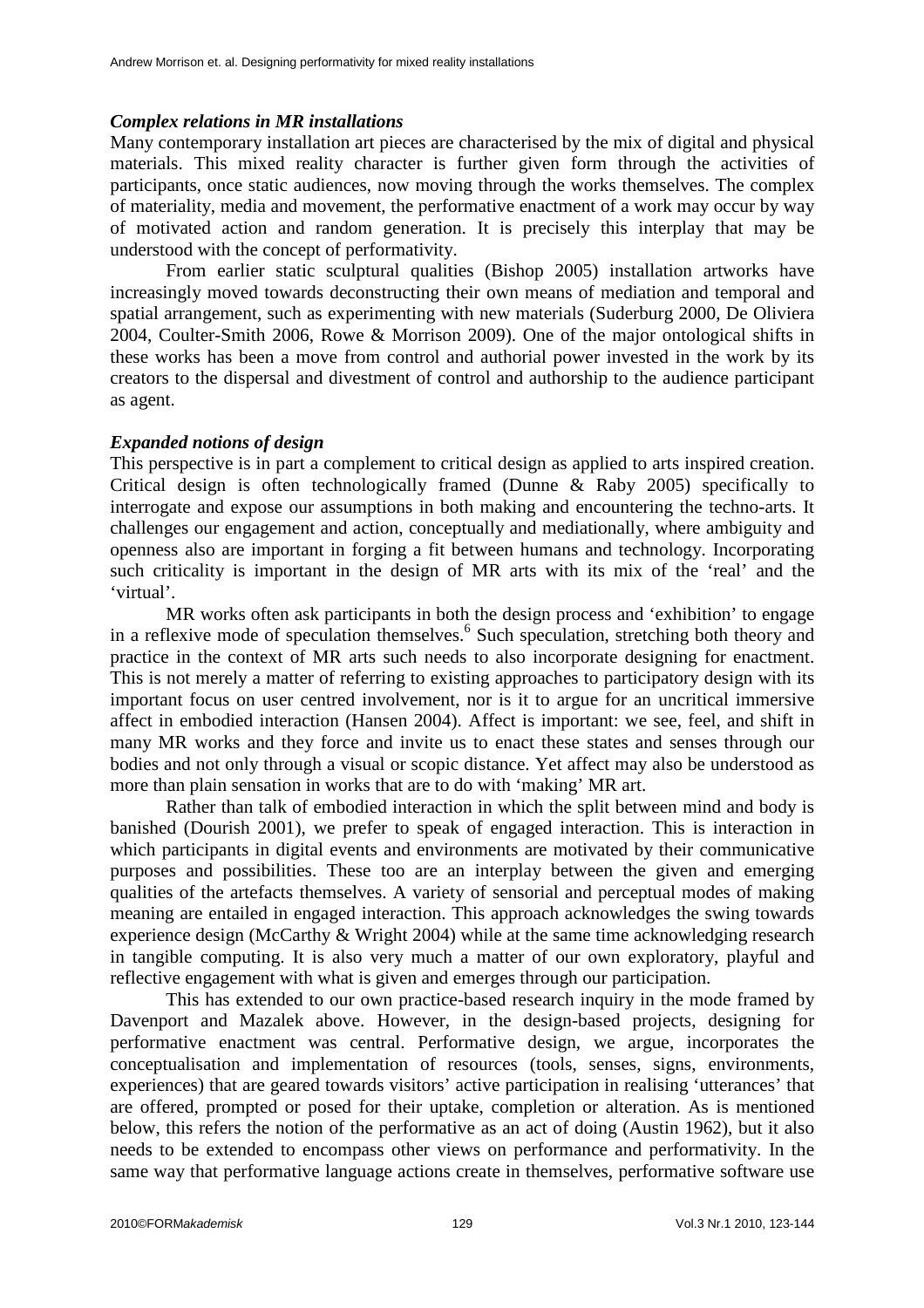creates the content of Web 2.0 applications in what are called social software environments. We suggest that the MR installations we describe are a performative system that creates itself in a form of 'social hardware'.

## **From performance to performativity**

## *On performativity, discourse as social action*

The concept of performativity has yet to be widely applied in design research. However, it already has a considerable history in the humanities, in linguistics, cultural studies, literary analysis and performance studies. For example, for Turner (1982) performativity is connected to changing modes of understanding human behaviour and its patternings in anthropological and ethnographic inquiry (see also Morrison et al. 2010c).

The performative has origins in the philosophy of language that accounts for how words are used to enact specific events and situated meanings. Austin (1962) advanced a theory of speech acts through which discourse is realised. A performative utterance occurs when saying something is doing that thing. Classical examples include making a promise, but may also perhaps be extended to include speculating. The social and cultural context of such an act is important for its satisfactory realisation. Two other important concepts are the illocutionary force, being the intended meaning and effects of an utterance, and the perlocuationary effect, which is the actual effect of an utterance.

In textual domains and analysis, post-structuralist approaches to performativity were addressed by Derrida as being iterative in nature. Each enactment is an iteration or a new instance or 'text'. Most often the work of Butler (1993) is associated with performativity. Butler placed critical focus on the body as a site of performative discourse. From the humanities, she drew attention to gendered performativity and discursive performativity where citation and iteration are aspects of enactment. Once again it is the act of uttering, the realisation of an enactment, that constitutes performative discourse. In a similar way, every visitor to a MR space creates a new enactment of the piece.

The concept of performativity has been widely taken up in performance studies (Parker & Kosofsky Sedgwick 1995, Broadhurst 1999, Fischer-Lichte 2008) as well as in informatics (Jacucci et al. 2002). In the latter, performativity is shaped through the intersections of the digital and computational with participants' actions. Fictional, imaginative and creative elements are central to the study of situated activities especially in terms of design (Boykett 2006).

Utterance as a performative act has been taken up in applied linguistics, in discourse analysis and pragmatics and, most recently, may be seen to be part of a move towards the study of discourse in and as action (e.g. Norris & Jones 2005). This move, however, does not substantially include installation arts that involve digital technologies or various media, nor does it focus on the computational in the realisation of mixed reality pieces that are a mix of the spatial and temporal. Moving to a more mixed mode of uttering, that includes for example kinesis and visual media, the concept of *multimodal performativity* has been advanced in the contexts of MR arts (Morrison et al. 2010a). In the context of performative productions, Bolt (2008) argues that we need to look more deeply into how to assess their effects in relation to the concept of perlocutionary force. We argue that one initial way to do so is to look into their design and the potential for articulation.

# *Recent manifestos & directions*

Jacucci et al. (2005) have developed a manifesto for performativity that has import for designers. It is the mode of performance that enables designers to develop suitable designs, ones that are realised via the interplay between the acts of participants at interpretative and expressive levels. Based on his own experience in theatre, Haseman (2005) motivates for a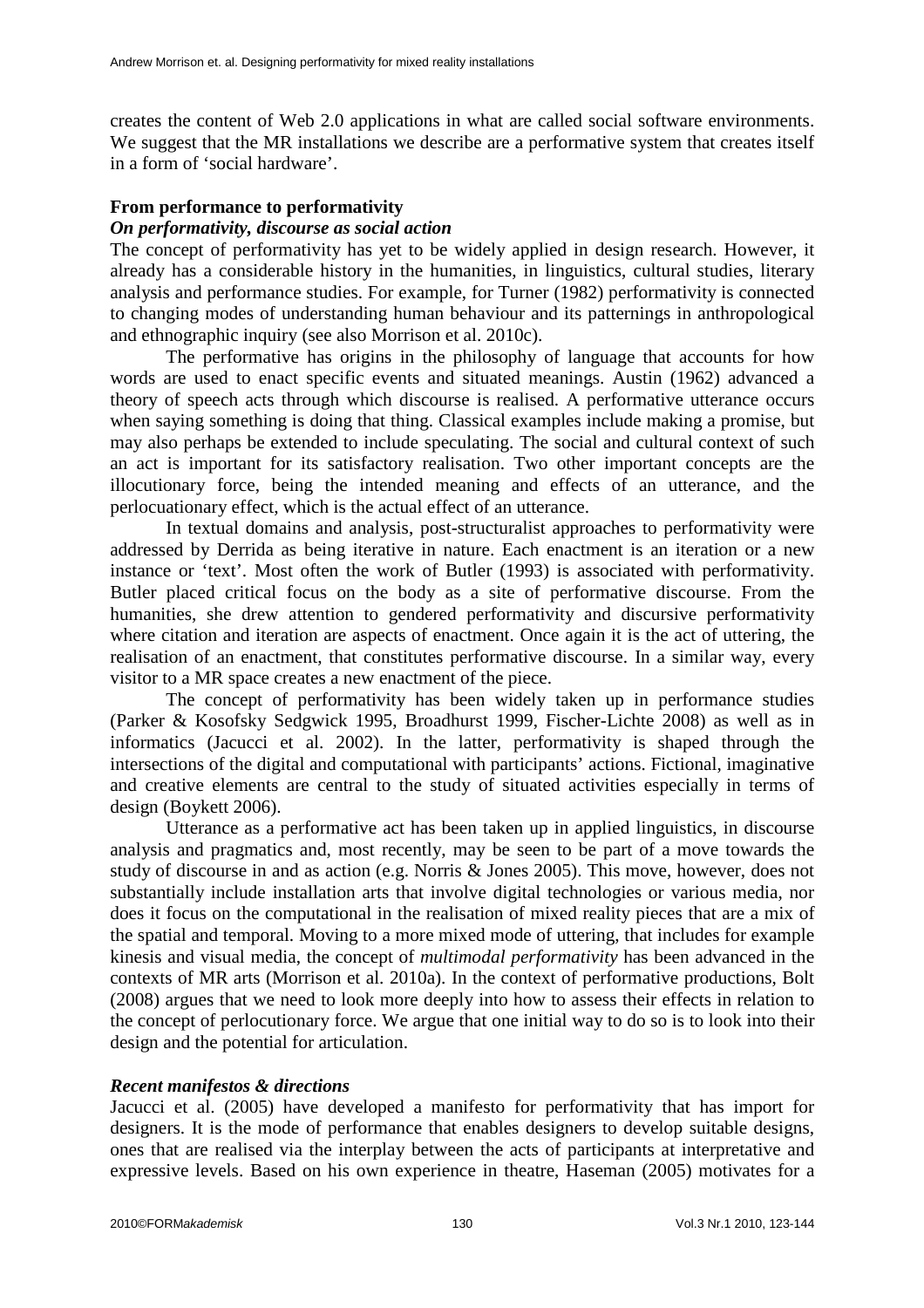performative paradigm for creative research. At the level of utterance, what is said, pictured, enacted and generated constitutes the work and our experience and engagement with it.

However, as Bolt (2008) notes, it is all too easy for any act to be labelled performative. In the context of creative arts-based inquiry, she observes that performance is not to do with a simple correspondence theory between word and world. It is very much about doing things in the world. Following Austin, an utterance also has performative effect; its materialisation is its constativity. For Bolt (2008: online, original italics):

The aim of a performative paradigm is not to find correspondences but rather to recognize and 'map' the ruptures and movements that are created by creative productions. Here the work of art is not just the artwork/performance [sic] or event, but is also the effect of the work in the material, affective and discursive domains. The problem for the creative arts researcher is recognizing and mapping the transformations that have occurred. Sometimes the transformations may seem to be so inchoate that it is impossible to recognize them, let alone map their effects. At other times the impact of the work of art may take time to 'show itself', or else the researcher may be too much in the process and hence finds it impossible to assess just what has been done.

Performativity is centre stage in much humanist inquiry (Loxley 2007). One of the distinctions perpetuated in discussions of Austin's early work is between serious and more trivial aspects of the performative. Much weight has been placed on perlocutionary acts and force as connected to the non-trivial from a speech act view. In performance studies, in contrast, pastiche, play and irony have predominated. These approaches have highlighted a different notion of performative acts where, as is often the case with mixed reality works, working out and playing by and with the rules of a system and its affordances is key. However, referring back to the original work of Austin (1962), Loxley (2007: 164) reminds us that, "The difficulty, though, is that an understanding of the rules of the game cannot simply take the place of an accompanying understanding of the seriousness of what is being witnessed."

Performativity, in and across these various framings, has bearing on how we design for and engage audiences in participative discourses and the production of these discourses in the practices of social mediation. Bolt (2008: online) stresses that what we are still faced with is "… how we assess the illocutionary force and perlocutionary effect of the performative production. If we are to [be] employing such concepts in creative research, we need to establish some way of mapping the degree and calibre of these dynamics in creative productions."

Little research has tackled this from a design view and less still from a research by design perspective. The text below attempts such a move and to dig deeper into the design considerations in making two distinct installations works. As has been argued (Morrison et al. 2010) this is very much a matter of designing for performative action on the part of participants, priming certain action and leaving room for self-directed activity. Each of these is needed for meaningful performativity to be realized on the part of audiences.

## **From On The Inside Out**

## *Two works & performativity*

As a group of authors to this article - artists, designers, teachers and researchers - we have considerable experience in making digital images, video and mixed media installation works, documenting and mediating them electronically, online, in presentations, via video, etc. We mention these not simply to profess a collective cornucopia of mixed media, mediations and methods. Our experience is located in practice and built through critical analysis. Creative production and theoretical, interpretative reflection are intertwined and are now linked in a research reflection as part of a wider practice-based arts project. The works were documented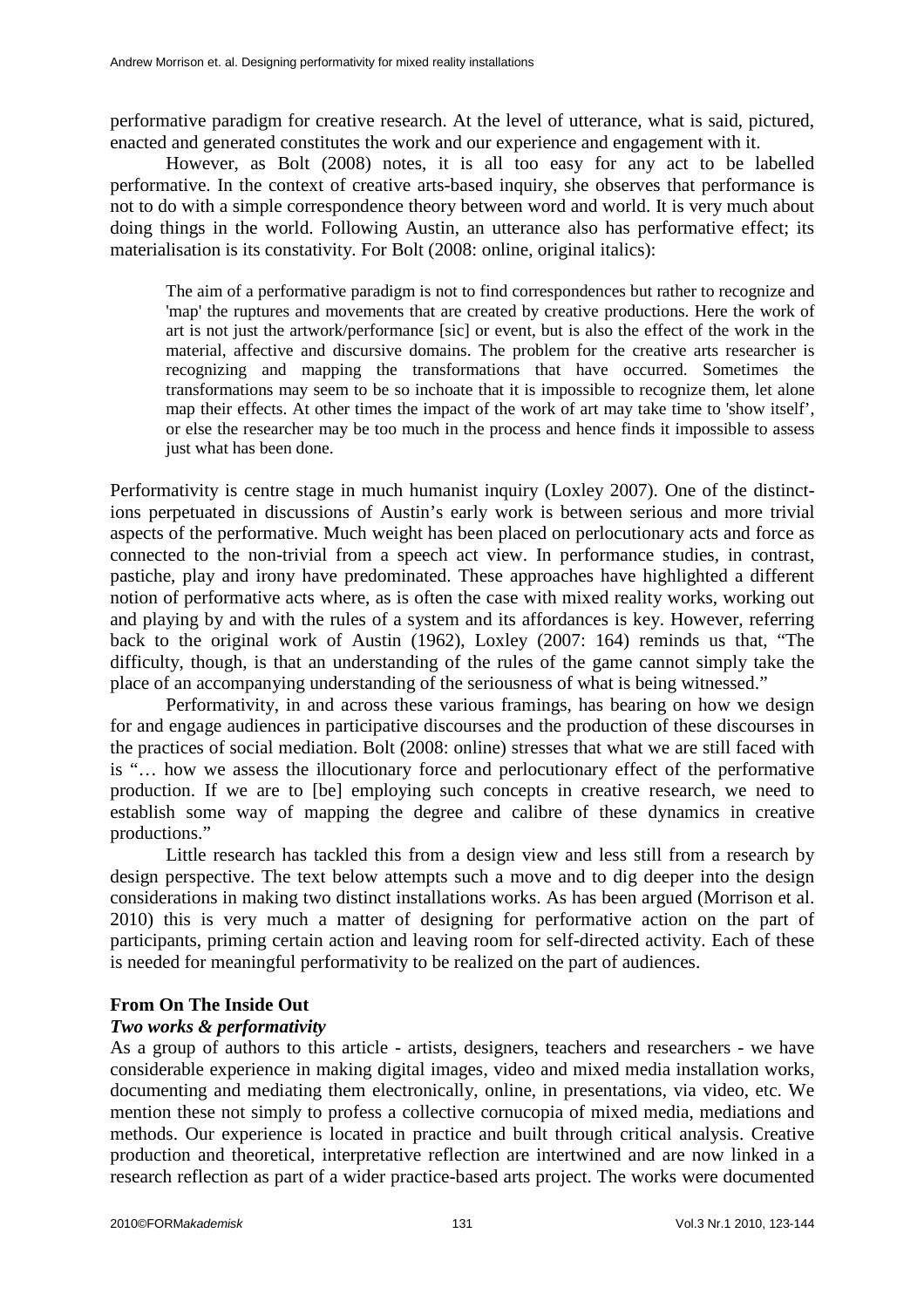in exhibition with respect to audience participation. Websites were developed to contextualise processes of art making and public sites of use. Presentations and research papers were developed. In the section below we draw on these various modes of making and reflecting, and include material from our shared discussions and exchanges.<sup>7</sup>

# *Dislocation*



Figure 5: Dislocation: inset screen showing composite of audience member and virtual character.

*Dislocation* was developed independently by Alex Davies but it follows many shared approaches to working with digital tools and installation arts that has led to and grown from his ongoing collaboration with *Time's Up.* Concerning MR and performativity, the core concern at *Time's Up* has never been to design for the perception of experiences of an audience, regardless of the importance of and our interest in these issues. Rather a principal design criterion has always been to anticipate the many and multifarious ways in which participants can and could act, perform, and behave. As such, again and again we have run up against a plethora of barriers and problems, blockades and bottlenecks, as we attempt to imagine and pre-empt the possible actions of a visitor or a group of them. Our aim has been to ensure that no action is wrong, that frustration is the last emotion that a participant feels.<sup>9</sup>

All actions must make sense, all actions must be accepted and accelerated by the system, amplified out into the mixed reality space that the participants are co-creating performatively. It is imperative that immediate feedback is perceived - all actions must lead to a reaction. If the visitor is ignored in their actions, they will soon tire of their behaviour. After the scenario of immediate feedback, we aim to encourage participation and involvement by creating, allowing and encouraging larger scale cycles of involvement and feedback. This can be seen in *Dislocation* as the immediate scenes of playful interaction between the participants, slapstick silliness and perceptual play, taper off and the system begins to offer longer scale and deeper levels of action. In the piece, 'autonomous' participants and non-player characters, such as the guard dog or bag snatcher, appear in the scene and interact with one another, or simply act out scenarios that only superficially react to the behaviour of the visitors.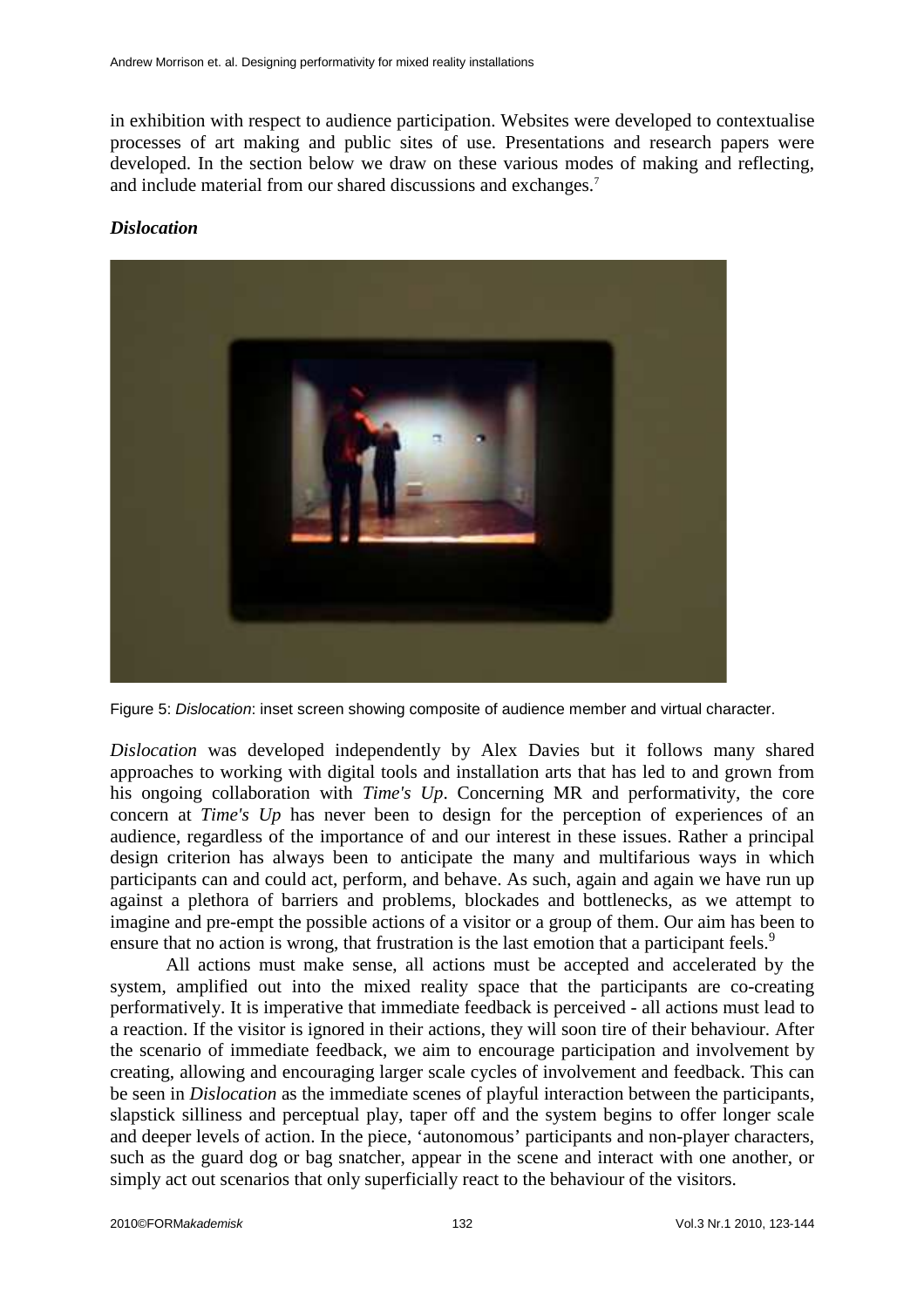However, the design of these interactions - with their timescales of action and strategies for reacting to inopportune visitor actions - is a difficult process. It is perhaps such problems that form the core of what we understand as the area of design for performativity. We encourage visitors to act, we do not wish to inveigle them into certain behaviour or prescribe or proscribe actions with well-placed explanatory notices and descriptive diagrams. All of their actions must be allowed and not be invalid in the world which is built for them. Note, however, the depth of meaning might be more developed in certain forms of action - we do not attempt to make all possible actions maximally interesting.

*Time's Up* has long aimed to build 'worlds', and these worlds take maximal advantage of the inbuilt interactions of the physically active and present world, adding layers and levels through mixed reality systems as *Dislocation* embodies. An interest in such worlds is not evoked through undue complexity, rather through a form of simplicity and most importantly, of openness to any and all forms of action. Here illusion often plays an important role.



Figure 6: Dislocation and the participant as performative agent.

*Dislocation* is centred around this experience of illusion. Performative design is essential in the construction of this illusion, and without it, the work would not succeed. What is meant here by performative design is the process by which the necessity of audience enactment is taken into consideration. Key to this is the audience's initial introduction to the MR space and their subsequent response to their mediated video image. From the moment the audience member enters the artwork, it is their own action which establishes the relationship between the physical space and the live mediated image. Particularly through body language, the audience becomes part of the mediated environment while also occupying the physical space, thus generating an augmentation of the reality. In this way, the audience itself activates the illusion by becoming part of the physical space to which the onscreen representation refers.

This performative action must occur in order for the audience to accept the subsequent MR content (the virtual characters) and believe the illusion. Several features of the work are part of this design. The overall environment is designed to create a sense of naturalness, the installation room is generally unassuming, there are no complex interfaces inherent in the work and the actions of the virtual characters are plausible within the context of the environment. These factors enable audiences to freely interact with their environment in intuitive and natural ways, unencumbered by the underlying technologies. Because of this freedom, audience members are more likely to initially engage with the MR displays and the subsequent virtual entities present in the space, without having to learn complex interfaces.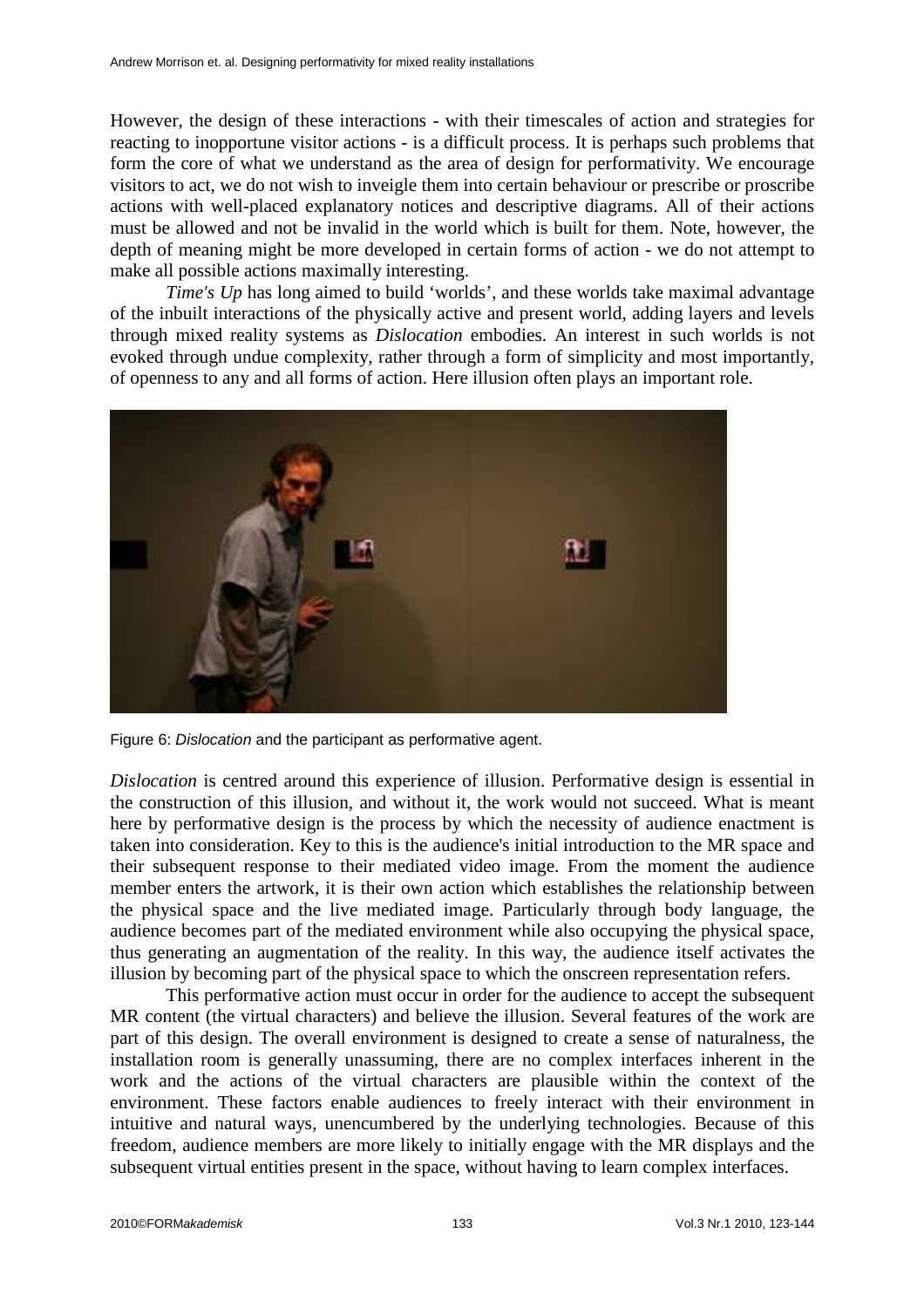The success of *Dislocation* lies in its openness for audience interpretation of the narrative fragments presented. After the initial illusion dissolves, the installation provides the audience with a loose framework to playfully interact with the virtual characters and other audience members present. The presence of the virtual characters additionally acts as an 'ice breaker' between disparate groups of strangers interacting with the work due to the fact they all participants are equally thrust into the same narrative space together and share this common ground. These factors encourage audience members to engage and interact when they would not conventionally do so in these circumstances.

Several modes of performative interaction are afforded to the audience as their experience of the work shifts. The first is centred around the individual audience member reacting to their own video image, mediated through the visual display. The unusual perspective presented by the camera, provides a foundation that shifts the audience's bodily perception and encourages action with their mediated self image. The second layer of interaction is founded on the same principals as the first however involves multiple individuals engaging with each other via the mediated image. The third layer concerns the interplay between audience members and the virtual characters that co-inhabit the space.

*Dislocation* creates for the audience, firstly a performative context, and secondly, a structure to perform in, providing both physical and virtual counterparts to be included in these performances. The relationship between the concept of performativity and the opportunity for audience performance drives the design of this artwork as their combination is how the robustness of the illusion is maintained.

## *Unreal Installation*

Design-wise, *Unreal Installation* deals with extended techniques for a parallel montage of clips played side-by-side, spatial issues such as creating panoramic views or a dollhouse perspective out of several shots and other synthesized coherencies within a single room or view. It is also concerned with the furthering of visual language in relation to responsiveness and agency. The film-like dimension is easily neglected in new media due to a focus on functionality and subjectivity - 'first-person-views' are highly saturated with the visual markers of the individual perception - that are often expressed by a wide-angle shot of scenery.

In *Unreal Installation*, the world inhabited by the Other is presented through what is like a magnifying glass that shows a condensed version of the world; this is what happens to our attention when we walk into a cinema-setting. The effect is the apparent creation of a space where there is intimacy as well as the need for integrity. This is a small space where distance is expressed through each centimetre, and where minimal action counts.

*Unreal Installation* aspired to be an artistic interpretation of cinematic experience as a cognitive surface with which to engage. The installation handled mimetic desire as well as spatial awareness, accompanied by alienation that comes out of disorientation in time-space. Additionally, the aim was to establish a platform for site-specific narratives as part of the wider art practice of *Performing Pictures*. In terms of designing and constructing an MR installation space, we projected the inner workings of the room onto the outer wall. The inside-outside manoeuvre was initiated by the original Other (the actor Simon) performing against himself in a quirky set-up called 'Simon vs. Simon'. This performance within the ongoing performance apparently lifted the lid off most inhibitions; visitor-performers related to actions by the original Other as well as the other Other.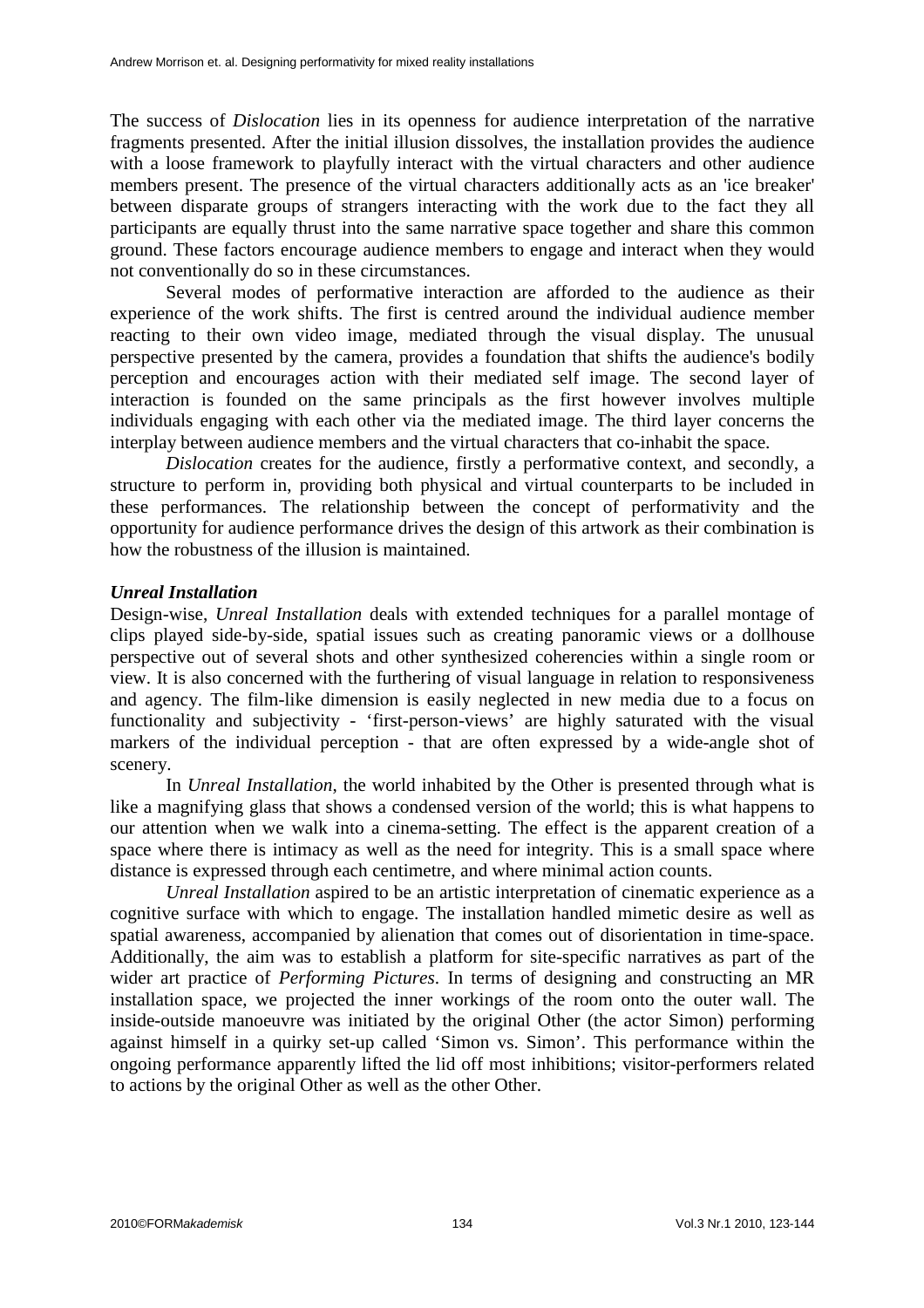

Figure 7: Unreal Installation with audience and actor copresent

Rather than creating an interactive narrative based around choice and multi-linear plots, the *Unreal Installation* addresses issues of non-timing and the boundaries of film and performance. The rules of dramatic effects apply as in traditional film and theatre: distances between characters, timing of response and action, and dramatic irony. The viewer moves back and forth within the same narrative context, navigating or simply injecting himself/herself into the loop by his/her presence. This adds a tactile dimension to the activity of viewing moving images; a bridging of the cerebral process of interpreting visual information with the corporal sensation of 'touch' and participation occurs. At the core of the work there is dramatic interpretation via different traditional sub-genres such as mime, comedy and tragedy. Elasticity in timing and repetition as well as the tactile dimension are the additional ingredients in the construction of an ongoing story that can be 'played through.'

In this space, the pre-recorded Other forms an evasive link between opposing pointsof-view in a coherent setting where time as well as space were diverging. The viewer becomes an active participant while unfolding the spatial and time-based shift of perspectives. Connections were to be made either beforehand, or by simply testing what the Other would do, when he would reappear and when he would leave the scene. At a micro level, gestures and quirks are major elements of involvement in everyday life. The connectivity of user input and mediated response may allow for intricate as well as simple and crude build-ups of basic cornerstones of human inter-reaction: gestures can be studied through the magnifying glass of responsive media, iterated and skipped, as well as their being sifted through.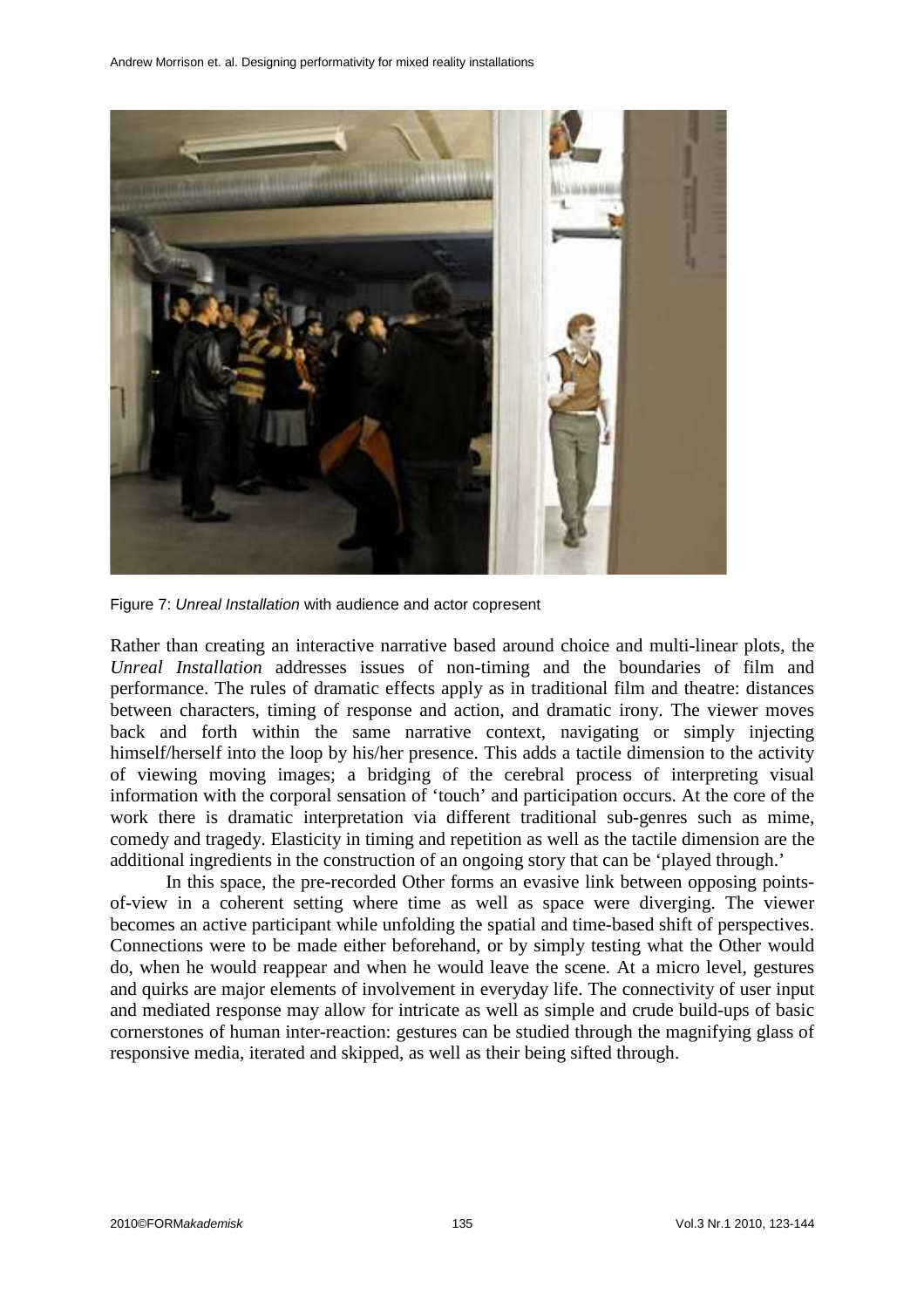

Figure 8: Unreal Installation and the flat panel effect of the work with audience participation

One design issue with *Unreal Installation* was to experimentally employ a relation-image whose function is the presentation of an interaction, comparable to what Deleuze said of cinema: cinema is not an image to which we might add movement, but rather directly a movement-image, while the time-image - through an inverted subordinate relationship - is a direct presentation of time. *Unreal Installation* directly addresses this point by short-cutting representational values and mimetic dimensions and by skewing both time and space.

Another element significant in designing for performative enactment is the role of the camera in the depiction of moving imagery (Deleuze 1985). In *Unreal Installation*, the camera lends itself to the role of a god-like narrator whose location 'at the scene' cannot be questioned. It is omnipresent and ubiquitous: it does not have to explain itself; it is simply present. What is established is a 'language' through which the camera plays a very serious game: it will show us 'how things are.' This is one of the points from which the very power of cinematic imagery stems. The camera is clearly a vivid participant in the ongoing performance-drama. However, there are additional conventions attached to this. From the subjective point-of-view - mimicking the gaze of a character or even the viewer by a set of aesthetic choices such as the positioning of the camera and the way it moves (if it moves at all) – it is only in the subjective point-of-view that the camera will abdicate from an omnipresent, god-like perspective. *Unreal Installation* plays with the notion that the camera is fixed and that the point of it being there is natural. The camera can be seen in relation to the viewer; this becomes like a dance to which I as Other am invited. It is of course not enough to identify oneself with the camera: there is no 'first person view' since the camera does not move along a defined line. In fact, what I am moving is myself in front of a very fixed dance partner.

*Unreal Installation* suggests a certain flatness. It connects the act of viewing to the viewer as a panel, such as the viewer on a digital camera or camcorder where a 3-dimensional world is cornered and framed into a small panel. The reduction gives a clear significance to what is inside and what is outside the picture. Importantly, *Unreal Installation* deals with picturing, rather than representation or simulation, and involves participants in its performative re/production. Visual narration may be re-shaped akin to the musical variations of late 19th century composers. The 'story' becomes a matrix of possible gestures to be explored by the viewer-interpretor.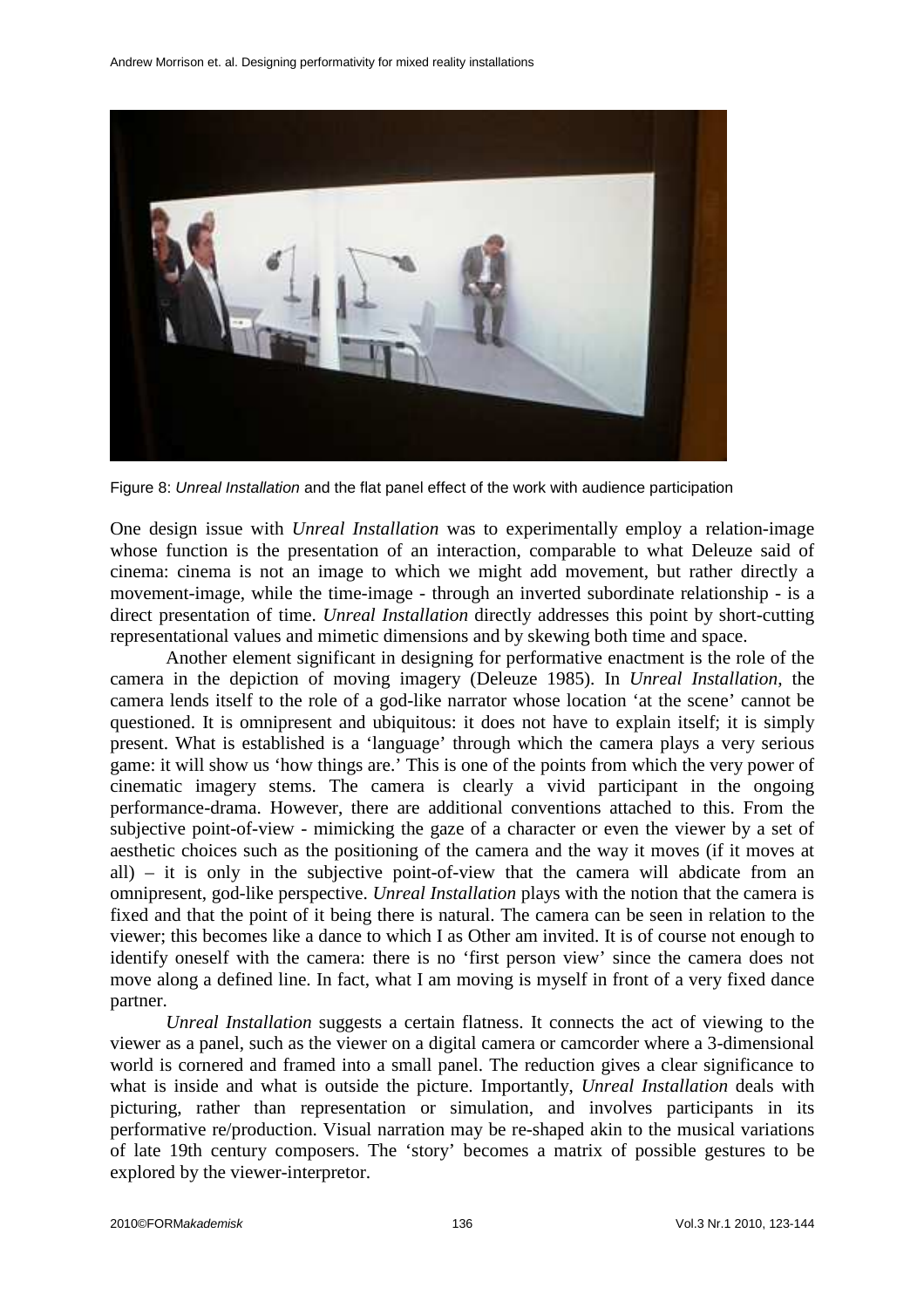# **Reflections**

### *Modes of cognition and enactment*

Designing for engaged performativity in MR arts contexts confronts us with issues of composition and cognition. In writing on the ground breaking installation work *Listening Post* by Mark Hansen and Ben Rubin, Raley (2009: 32) notes that:

… it quite distinctly offers us an ' ear to the ground,' or window looking out onto the crowd through which we can see, hear, and encounter the foreign and unfamiliar. It is, finally, paradigmatic for how I understand the work of the digital humanities for its text analysis; its mobilisation of life content; its emphasis on multi-sensorial engagement, of which semantic processing would be one component; and its gesture towards polyattentiveness, a mode of cognition that is and yet is not available to us.

The two installations presented here offer some means to a similar engagement on the part of engaged participants. They also challenge us to reflect on the types of descriptions and analyses we construct in not only examining the mediatised and participative public outcomes of important works such as *Listening Post*.

The MR art installation has multiple origins, from the splices of the dadaists to generative algorithms; it is now a prominent feature of contemporary art. These installations are nonetheless cast, communicated and consumed in a mode of mixed reality. It is this blend, selection and 'tweening' of potential and fresh actions and participant experiences that is also a matter for design research where earlier notions of interaction were more functionalist and less expressively located. That our bodies and minds, perceptions and memories, anticipation and avoidance might all be in flux, and be recursively and iteratively in play and at play, challenge us to conceive of such works as designs and by way of research by design.

## *A medley of practice and theory in performativity*

These two works provide some means to understanding practice and theory relations and a number of core properties in designing for performativity in MR installation arts. This is in part an attempt to satisfy the call by Bolt for mapping and moulding the dynamics in creative productions.

- 1. In different ways the works accentuate that participants meet design deconstructions of conventions, expectations and comfort. The mixing of recorded and live is partly masked so that this is understood in the playful processes of engagement by participants. Location matters in this revelatory enactment when we see the oscillation between gallery spaces and those 'projected' within, but just beyond, their physical walls.
- 2. Designing for performativity encompasses a relational design aesthetics suited to MR installation arts: the public space of the gallery is coterminous with and proximal to the wider reality in which the participants watch, move and think. Sound and image are co-produced through what is given in by the pre-mediated and by way of unfolding, live action. The proximity of styled performer and emergent audience actor are then looped back to other participants. Together these may be co-present yet also divergently realised.
- 3. In designing MR installations, such as these two, it is possible to see the 'materialisation' of a design poetics that is based on emergence rather than fixity. What emerges varies and does not have to be based on a digitally generated logic; *Dislocation* uses multiple recordings to enable this emergence, one that includes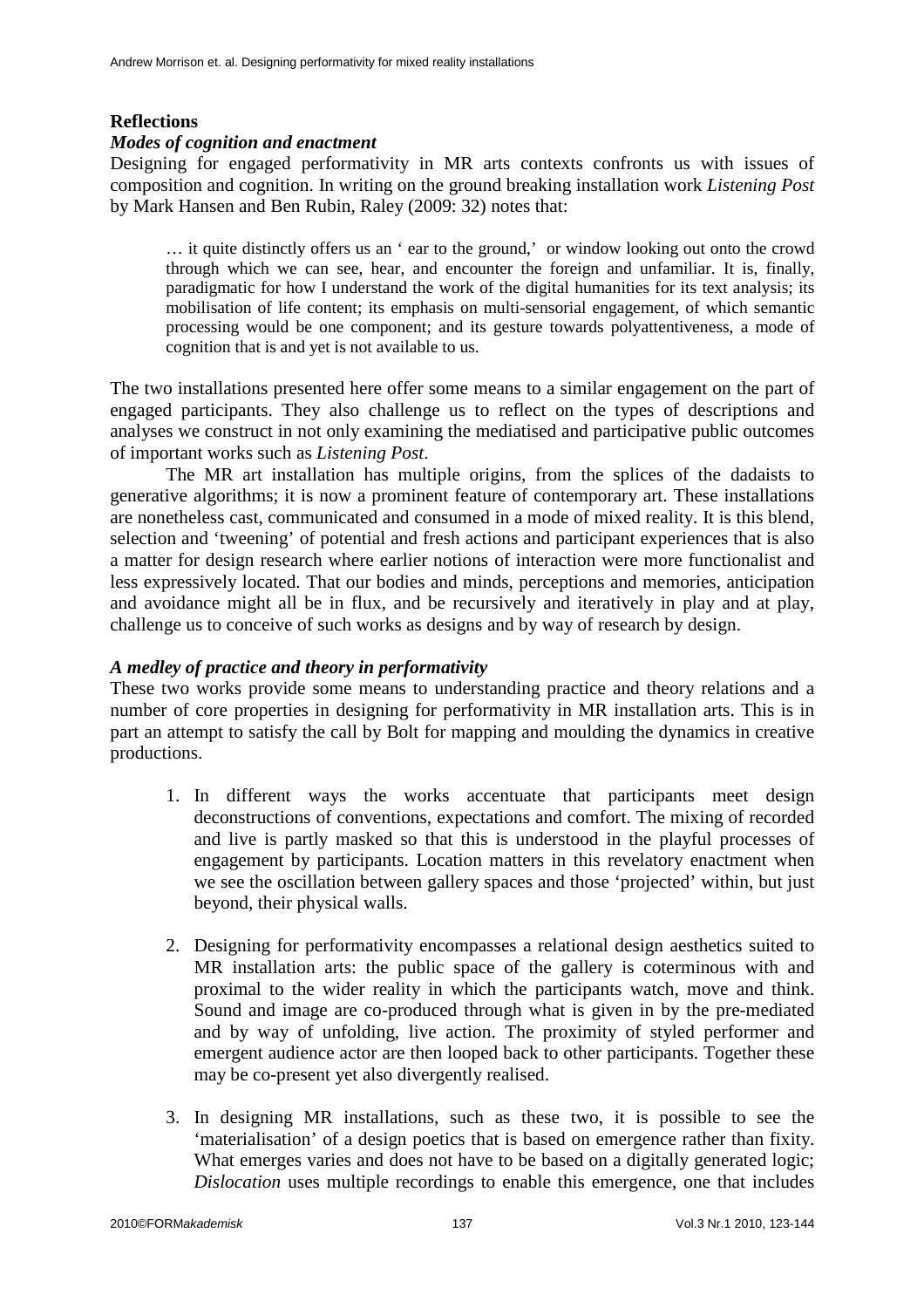single and multiple participants' own presence, whereas *Unreal Installation* uses a live actor together with primary recording).

4. Participants encounter and fulfil the design of a self-reflexive experience. Through various, mixed participation modes, the 'audience' is reconfigured in a selfreflexive performativity. Their own membership is made apparent and through which their own 'utterances' contribute to the status and enactment of the work. This is a disclosure of the design of engaged, embodied performative interaction.





Figures 9 & 10: Mixed modes of participation and performativity. (Top) In Unreal Installation a large audience observes participants inside the work. (Bottom) In Dislocation one participant watches others enagaged with the MR work, this as part of her own overall involvement.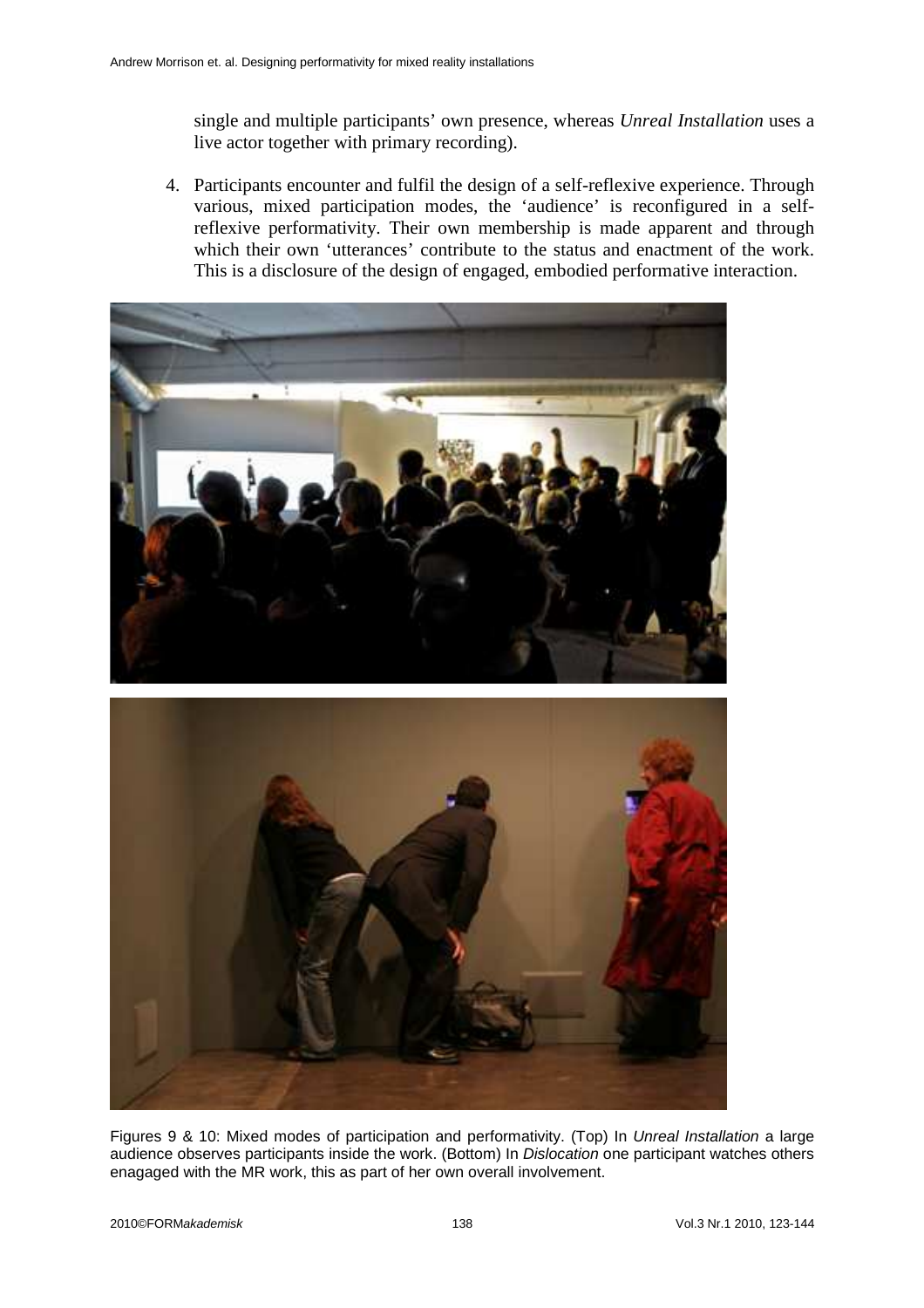These principles show that MR installations are complex design tasks in and of their own construction; few artists in development teams write about the processes, challenges, solutions and work-arounds that are in effect part of a wider iterative, recursive and reflexive design process. Designing for engaged interaction involves more than random generations and iterative poetics. It involves dramaturgy, from the level of both the displayed and performed content and spacial composition (*Unreal Installation*) to the level of system logic, that is from immediate feedback to levels of action that are longer and deeper. This suggests too a move from performative actions to performance, from individual experiences to multiple individuals engaging with each other (*Dislocation*). This dramaturgy is however at play with the principal openness that rejects prescribed actions and certain behaviours which make designing for performativity an act of balancing, generating and framing variations.

As Koskinen argued, as do Barrett and Bolt (2007) with reference to a variety of artsbased projects, attention is needed to the experimental status of practice-based inquiry. On the basis of our practice-based inquiry - one that extends beyond the two works presented here and into various other domains of art and design - we suggest that there is also gain to be had in further developing the notion of *performative design.*

## *Towards performative design*

Bolt (2007) reminds us that we also need to pay attention to the effect of works of art in material, affective and discursive domains and not just that they are exhibited or performed. Here work remains to be done to link these domains to the perlocutionary force of what is realised; this in itself is a complex, transformational process. Such change can also be understood at the level of conceptual design, synaesthetics and cross media selections and arrangements, the mechanisms and spaces that allow for various types and statuses of affect, and the overall aesthetic and poetic discourse that emerges iteratively and within the time of 'attendance'. Not all of this is either designed to be harmonious in terms of perlocutionary effect nor is it often straightforwardly traceable in MR arts. Research is also needed into the shifts and turns, gaps and challenges that such works demand we engage with and challenge us as analysts to follow and situate in a wider MR performative mode of creative expression.

One of the potentials of practice-based research and research by design is that it can question or motivate new concepts and theories, as Biggs and Bucher (2001) argue. Artists and researchers may also reconfigure and reorient key concepts. This also demands that we write analytically about what we design. On agency and the performative, Nolan (2009: 215) writes that:

Finding the means to express interoceptive awareness (in writing, but images and choreographies as well) is intimately bound up with accessing the 'host material' that is the corporeal substrate of writing. Testing our powers of articulation against the limits of articulation is the way we contribute to history, not just the history of our singular bodies as expressive and operational but also the history of what is given to humans to make into marks.

Nolan reminds us that acts of realising, reflecting on and analysing the matter of embodied expression, as is central to much MR arts, also challenge us to face matters of articulation. In this article we have taken up such a challenge by looking into the multiple origins of the concept of performativity and how through co-publication it may be applied to mixed reality installation arts.

We further argue that deep understanding of MR arts, and indeed arts-oriented research by design, lies in the medley of theory and practice. Concepts, theories, critiques and analyses are also taken up in different design domains and activities and this also applies to MR related activities. This take up is a part of conceptualising such works in emerging practices, and importantly when new materials and their combinations are being explored.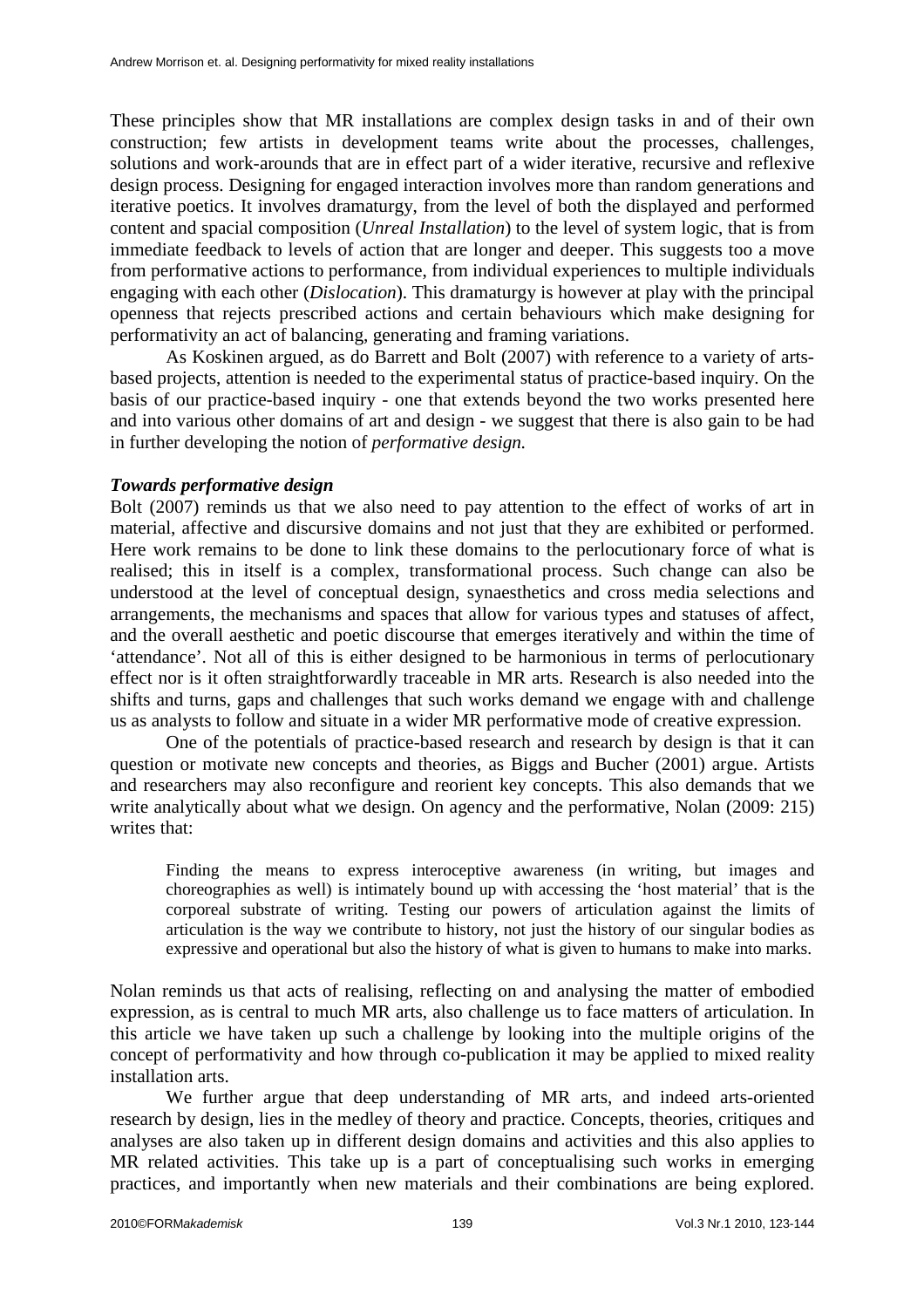Nitsche (2004: 56) writes that:

Even when (and if) research draws level with production, and a consistent theoretical framework is established – as it has been, for example in film studies – practice-based research will remain necessary, to push development further, evaluate theories, and ensure that both the research field and the productions achieve their full potential.

This emergent aspect in the developmental processes of designing MR art works is also part of MR's reaching for sufficient, satisfying and subversive participation by audiences. Here an emergent, quality of the practice-based inquiry and a mode of research through design has potential to contribute to reflexive redesigning.

To open out to such combinatorial discourses is also to analyse what it means to experiment in a mixed reality type of inquiry. We argue that what is needed is conceptualisation and practices of co-designing for performativity, but that this performativity is also co-performative in character. We suggest that what is now needed is *a mode of performative design*. This is one that entails other approaches to design research (e.g. critical, discursive, participatory) in conducting research by design. However, a more extended view on performative design research centred on practices geared towards active participative engagement – affectively, expressively and communicatively – may be co-partnered with the emergent, tentative and even ludic actions on the part of participants for whom the design for performativity becomes material for their own mediated meaning making. In performative design terms, on the part of participants in mixed reality installations, this may entail the experience and reflection on being 'the Other' and processes of negotiating 'dislocation' and the effects of engagement in realising designs for performativity.

#### **Acknowledgements**

This article is an outcome of a collaborative art and research project called *gRIG* funded by the EU Culture 2000 programme. *gRIG* stands for the Guild of Reality Integrators and Generators. Our thanks to colleagues in *gRIG* for comments. Our thanks also to the Institute of Design (Oslo School of Architecture and Design AHO) which co-hosted gRIG research seminars with InterMedia (University of Oslo), from which valuable insights were also drawn.

#### **Andrew Morrison**

Professor Oslo School of Architecture & Design, Institute of Design and University of Oslo, InterMedia Email address: Andrew.Morrison@aho.no

#### **Alex Davies**

Artist-researcher Time's Up Email address: alex@davz.net

#### **Geska Bre**č**evi**ć

Artist-researcher Performing Pictures Email address: us@performingpictures.se

#### **Idunn Sem**

Media developer University of Oslo, InterMedia Email address: idunn.sem@intermedia.uio.no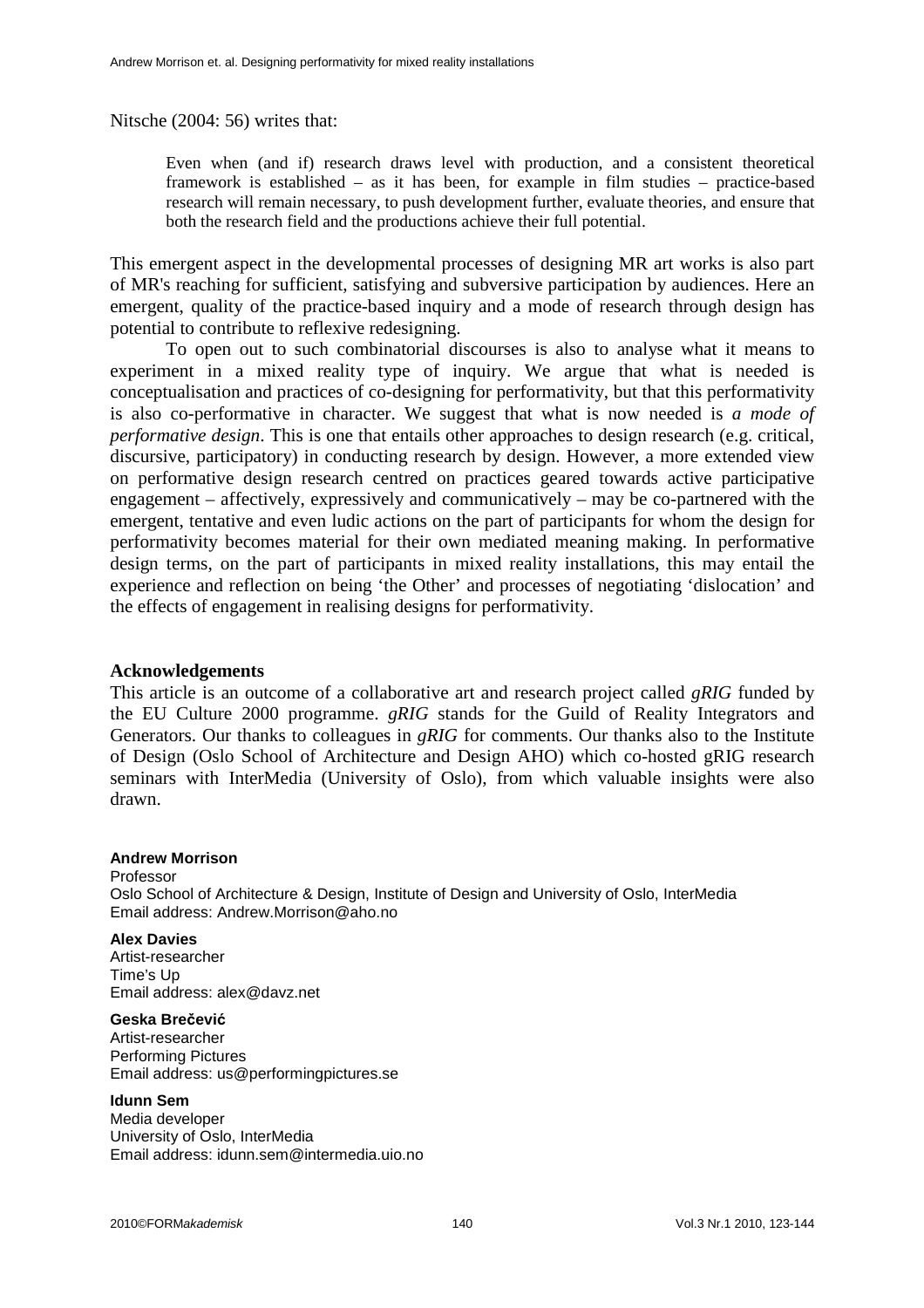**Tim Boykett** Artist-researcher Time's Up Email address: tim.boykett@algebra.uni-linz.ac.at

#### **Robert Bre**č**evi**ć

Artist-researcher Performing Pictures Email address: us@performingpictures.se

#### **References**

- Andersson, G., Brecevic, R. & Thunell, H. (2009). *Performing Pictures*. Maribor: Association for Culture and Education Kibla (Second Edition) Tox. *(13)*28.
- Barrett, E. & and Bolt, B. (2007). (Eds.), *Practice as Research: approaches to creative arts enquiry*. London: Tauris.
- Biggs, M. (2000). Editorial: the foundations of practice-based research. *Working Papers in Art and Design,1*. Retrieved 15 November 2009 from

http://sitem.herts.ac.uk/artdes\_research/papers/wpades/vol1/vol1intro.html

- Biggs, S. (2006a). 'Introduction'. *ITEM: Artists in research environments*. FACT. Retrieved 15 November 2009 from http://hosted.simonbiggs.easynet.co.uk/texts/item.htm
- Biggs, M. (2006b). Modeling experiential knowledge for research. In M. Mäkelä & S. Routarinne (Eds). *The Art of Research: research practices in art and design*. Helsinki: University of Art and Design. 180-204.

Biggs, M & Büchler, D. 2007. Rigor and practice-based research. *Design Issues, 23(*3), 62-69.

Bishop, C. (2005). Installation Art: a critical history. London: Tate.

Blackwell, A. (2008). Design research and academic disciplines. *Design Research Quarterly, 3*(4),2-8.

- Blythe, M., Overbeeke, K., Monk, A. & Wright, P. (2003). *Funology: from usability to enjoyment*. Dordrecht: Kluwer.
- Bolt, B. (2008). A performative paradigm for the creative arts? *Working Papers in Art and Design, 5.* Available from http://sitem.herts.ac.uk/artdes\_research/papers/wpades/vol5/bbabs.html
- Boykett, T. (2006). Extensive multiscale interactive situations. Proceedings of iDiG, the *International Digital Games Conference*, Portalegre, 26-30 September, 229-232.
- Broadhurst, S. (1999). Liminal acts: a critical overview of contemporary performance and theory. London: Continuum.
- Butler, J. (1993). *Bodies that Matter*. London: Routledge.
- Coulter-Smith, G. (2006). *Deconstructing Installation Art*. CASIAD Publishing. Available from http://www.installationart.net/index.html
- Davenport, G. & Mazalek, A. (2004). Dynamics of creativity and technological innovation. *Digital Creativity, 15*(1), 21-31.
- Davies, A. (2008). Frolicking with phantoms: illusion in mixed reality. *Engage: Interaction, Art & Audience Experience*. CCS / ACID Symposium. University of Technology Sydney, 26-28th November. Creativity and Cognition Studio's Press. 68-79.
- Davies, D. (2004). *Art as Performance*. Oxford: WileyBlackwell.
- Deleuze, G. (1985). *L'Image-Temps*. Paris: Minuit.
- De Oliveira, N. & Oxley, N. (2004) *Installation art in the New Millennium*. London: Thames and Hudson.
- Drucker, J. (2009). SPECLAB: Digital Aesthetics and Projects in Speculative Computing. Chicago: University of Chicago Press.
- Dunne, A. & Raby, F. (2005). Hertzian Tales: Electronic Products, Aesthetic Experience, and Critical Design.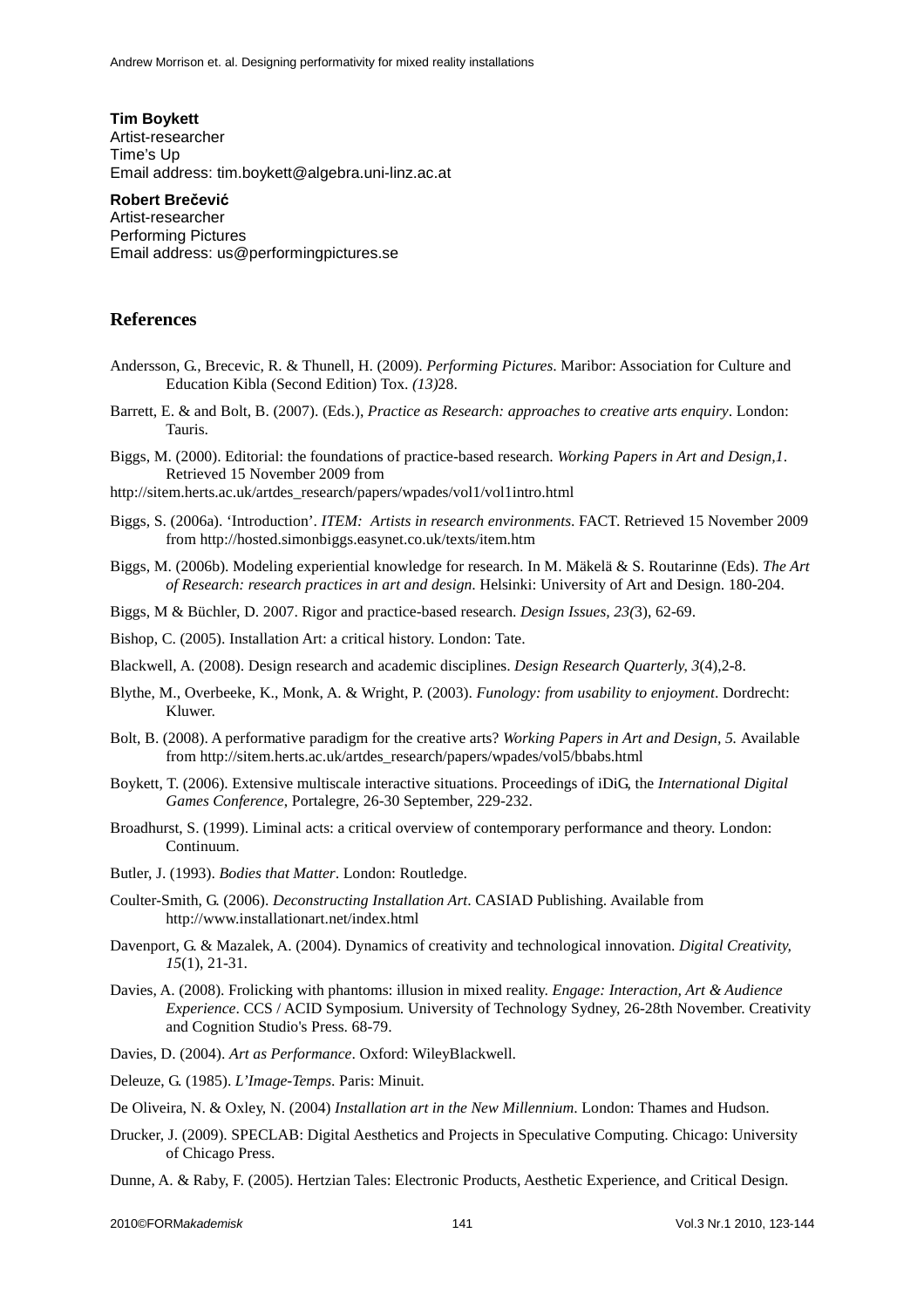Cambridge, MA: The MIT Press.

- Edmonds, E., Muller, L. & Connell, M. (2006). On creative engagement. *Visual Communication, 5*(3), 307-322.
- Fischer-Lichte, E. (2008). *The Transformative Power of Performance*. (trans. S. Jain). London: Routledge.
- Girard, R. (1994). Quand ces choses commenceront. Entretiens avec Michel Treguer. Paris: Arléa.
- Goffman, E. (1959.) *The Presentation of Self in Everyday Life*. Garden City, NY: Anchor.
- Grau, O. (2003). *Virtual Art. From Illusion to Immersion.* Cambridge, MA: The MIT Press.
- Halskov Madsen, K. (2003). (Ed.) Production Methods: behind the scenes of virtual inhabited 3D worlds. London: Springer.
- Hansen, M. (2004). *New Philosophy for New Media*. Cambridge, MA: The MIT Press.
- Hansen, M. (2004). The time of affect, or bearing witness to life. *Critical Inquiry, 40*(3), 584-626.
- Haseman, B. (2006). A Manifesto for Performative Research. *Media International Australia* (incorporating Culture and Policy), theme issue *Practice-led Research*. No. 118, February. 98-106. Retrieved 15 November, 2009 from http://www.emsah.uq.edu.au/mia/issues/miacp118.html
- Jacucci, C., Jacucci, G., Wagner, I., & Psik, T. (2005). A manifesto for the performative development of ubiquitous media. In Proceedings of the 4th Decennial Conference on *Critical Computing: between Sense and Sensibility*. Aarhus, Denmark, August 20-24, 2005. (Eds). W. Bertelsen, N. Bouvin, P. Krogh & M. Kyng. New York: ACM Press. 19-28.
- Kaye, N. (2007). *Multi-media: video, installation, performance*. London: Routledge.
- Kazmierczak, E. (2003). Design as meaning making: from making things to the design of thinking. *Design Issues, 19*(2), 45-59.
- Koskinen, I. (2009). Throwing the baby out or taking practice seriously. In N. Nimkulrat & T. O'Riley (Eds), *Reflections and Connections: On the relationship between creative production and academic research*, (pp. 11-17). Helsinki: Publication series of the University of Art and Design Helsinki A 93.
- Krauss, R. (1979). Sculpture in the expanded field. *October, 8*, 30-44.
- Loxley, J. (2007). *Performativity*. London: Routledge.
- McCarthy, J. & Wright, P. (2004). *Technology as Experience*. Cambridge MA: The MIT Press.
- Morello, A. (2001). Design predicts the future when it anticipates experience. *Design Issues, 16*(3), 35-44.
- Morrison, A., Andersson, G., Brečević, R. & Skjulstad, S. (2009). Disquiet in the plasma. *Digital Creativity, 20*(1 & 2), 3-20.
- Morrison, A. Sem, I. and Havnør, M. (2010a). Behind the wallpaper: performativity in mixed reality arts. In A. Morrison (Ed.), *Inside Multimodal Composition*. Cresskill, NJ: Hampton Press
- Morrison, A., Stuedahl, D., Mörtberg, C., Wagner, I., Liestøl, G. & Bratteteig, T. (2010b). Analytical perspectives. In I. Wagner, D. Stuedahl, & T. Bratteteig (Eds.), *Exploring Digital Design*. Vienna: Springer.
- Morrison, A., Westvang, E. & Skøgsrud, S. (2010c). Whisperings in the undergrowth: performativity, collaborative design and online social networking. In I. Wagner, D. Stuedahl, & T. Bratteteig (Eds.), *Exploring Digital Design*. Vienna: Springer.
- Muller, L. (2005). Evocative Objects, Strange Selves. *Realtime* Issue 70. Retrieved 15 November, 2009 from http://www.realtimearts.net/rt70/muller\_vanishing.html
- Nitsche, M. (2004). Spatial structuring, cinematic mediation, and evocative narrative elements in the design of an RT 3D VE: The Common Tales Project. *Digital Creativity, 15*(1), 52-56.
- Nolan, C. (2009). *Agency and Embodiment*. Cambridge, MA: Harvard University Press.
- Newton, S. (2004). Designing as disclosure. *Design Studies, 25*(1), 93-109.
- Norris, S. & Jones, R. (2005). (Eds). *Discourse as Action*. London: Routledge.
- O'Donoghue, D. (2008). Can arts-researchers go where artists go? Questions of interpretation and practice as played out in, and through the work of the Canadian artist, Rebecca Belmore. *Working Papers in Art*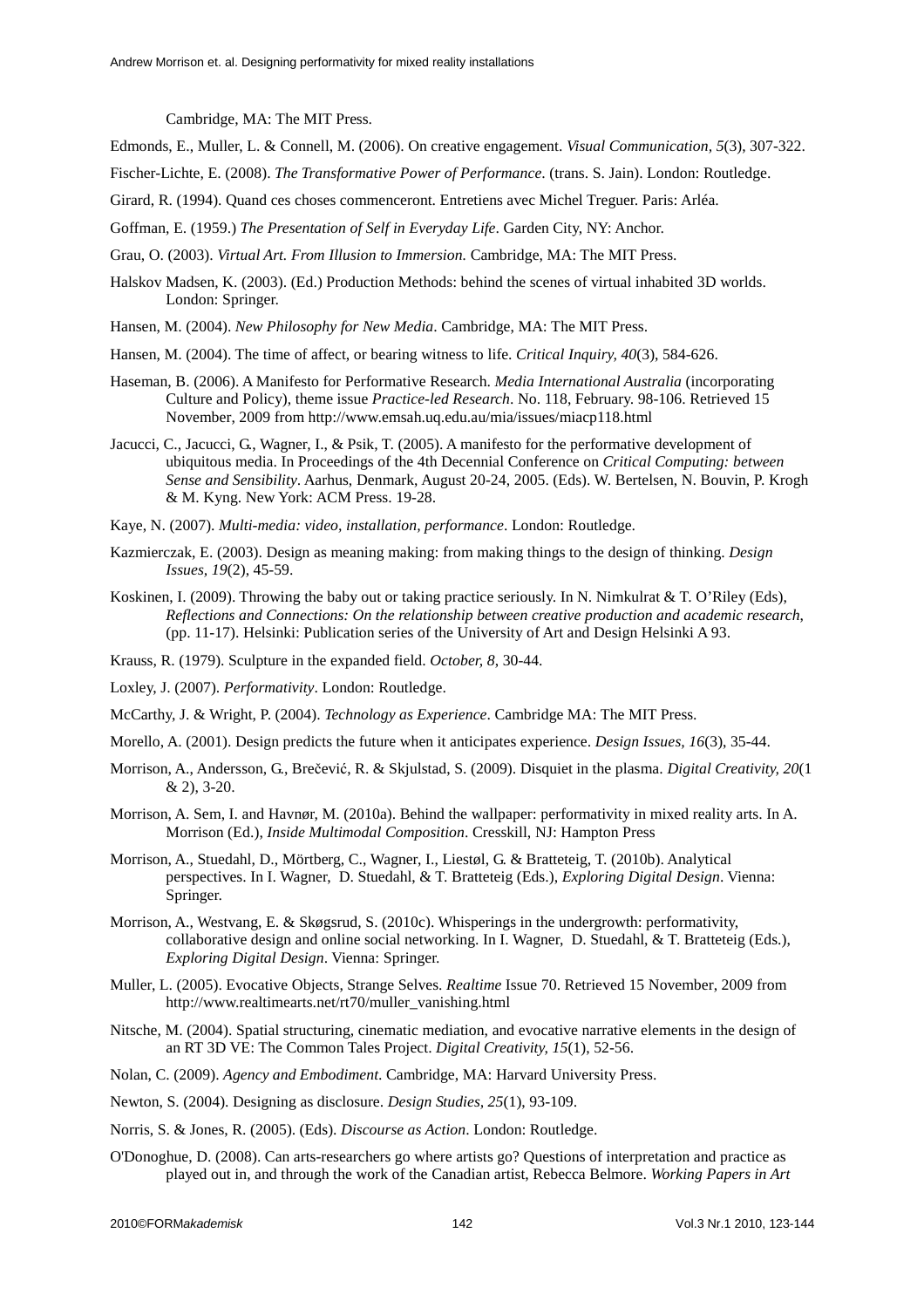*and Design, 5.* Retrieved 15 November, 2009 from http://sitem.herts.ac.uk/artdes\_research/papers/wpades/vol5/dodabs.html

- Paul. C. (2008). *Digital Art*. (2nd Edition). London: Thames & Hudson.
- Penny, S. (2004). Representation, enaction and the ethics of simulation. In N. Wardrip-Fruin & P. Harrigan, P. (Eds.), *First Person: New Media as Story, Performance, and Game* (pp. 73-84). Cambridge, MA: The MIT Press.
- Raley, R. (2009). List(en)ing Post. In F. Ricardo (Ed.), *Literary Art in Digital Performance* (pp. 22-34). London: Continuum.
- Reiss, J. (2001). *From Margin to Center: the spaces of installation art.* Cambridge, MA: The MIT Press.

Rosenthal, M. (2003). *Understanding Installation Art: from Duchamp to Holzer*. Munich: Prestel.

- Rowe, A. & Morrison, A. (2009). Dynamic visualisation in three dimensions. *Proceedings of Digital Arts & Culture (DAC) 2009*. Irvine, California. Retrieved 15 November 2009: http://www.dac09.uci.edu/
- Rush, M. (2005). *New Media in Art*. London: Thames & Hudson.
- Rust, C. (2007). Unstated contributions how artistic inquiry can inform interdisciplinary research. *International Journal of Design, 1*(3). Retrieved 15 November, 2009 from www.ijdesign.org/ojs/index.php/IJDesign/article/view/201/80
- Rust, C, Mottram, J. & Till, J. (2007). *Review of Practice-Led Research in Art, Design & Architecture.* Bristol: Arts and Humanities. Research Council.
- Schön, D. (1983). *The Reflective Practitioner: How professionals think in action.* London: Temple Smith.
- Schön, D. (1987). *Educating the Reflective Practitioner*. San Francisco: Jossey-Bass.
- Scrivener, S. 2009. The roles of art and design process and object in research. In N. Nimkulrat & T. O'Riley (Eds), *Reflections and Connections: On the relationship between creative production and academic research* (pp. 69-80). Helsinki: Publication series of the University of Art and Design Helsinki A 93.
- Scrivener, S. & Chapman. P. (2004). The practical implications of applying a theory of practice based research. *Working Papers in Art & Design, 3*. http://www.herts.ac.uk/artdes/research/papers/wpades/vol3/ssfull.html
- Sedgwick, E. & Parker, A. (1995). (Eds). *Performativity and Performance*. New York: Routledge.
- Suderburg, E. (2000). (Ed.) *Space, Site, Intervention: situating installation art*. Minneapolis: University of Minnesota Press.
- Sullivan, G. (2005). *Art Practice as Research: inquiry in the visual arts.* Thousand Oaks: Sage.
- Timmins, L. & Lombard, M. (2005). When "real" seems mediated: inverse presence. *Presence: Teleoperators and Virtual Environments*, *14*(4), 492-500.
- Webb, J. (2008). Reconsidering forms of knowledge; or what happens when you try being a Neoplatonist. *Working Papers in Art and Design, 5*. Retrieved 15 November, 2009: from http://sitem.herts.ac.uk/artdes\_research/papers/wpades/vol5/janewfull.html
- Zielinski, S. (2006). *Deep Time of the Media: towards an archaeology of hearing and seeing by technical means*. Transl. G. Custance. Cambridge, MA: The MIT Press.

#### **Notes**

 $\overline{a}$ 

 $<sup>1</sup>$  The text is co-authored by researchers and designers in a dialogical mode of reflection in and on action. This</sup> dialogue is the outcome of a funded research project into mixed reality arts called gRIG (Guild for Reality Integrators and Generators) with partners from different European countries and art and research concerns. In this case three partners from gRIG have converged on a shared problematic but with a variety of interests, experience and perspectives. The three collaborators to this article are: an interdisciplinary research centre, InterMedia, where practice based research into communication design includes experimentation with tools, media and expression; a practice oriented research centre, a practice-based project and related domain, *Performing Pictures* at the Interactive Institute in Sweden, within a wider and multi-level research institution;